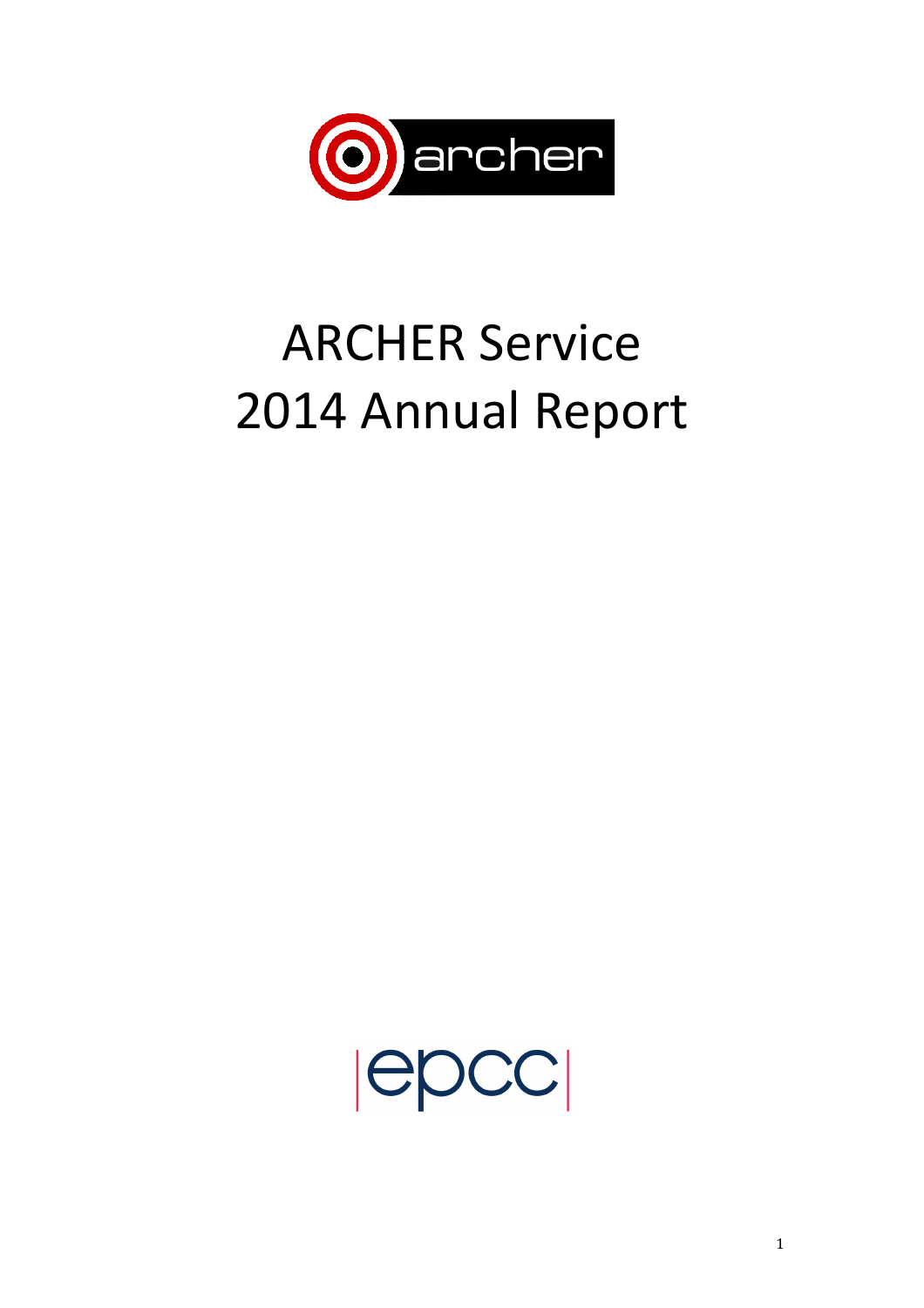# **Document Information and Version History**

| <b>Version:</b> | 1.0                                                                                                                                  |
|-----------------|--------------------------------------------------------------------------------------------------------------------------------------|
| <b>Status</b>   | <b>FINAL</b>                                                                                                                         |
| Author(s):      | Alan Simpson, Jo Beech-Brandt, Stephen Booth, Andy Turner, Jason<br>Beech-Brandt, Steve Jordan, Mike Brown, David Henty, Lorna Smith |
| Reviewer(s)     | Alan Simpson, Lorna Smith, Steve Jordan                                                                                              |

| <b>Version</b> | Date       | <b>Comments, Changes, Status</b> | Authors, contributors,<br>reviewers                                                                                                  |
|----------------|------------|----------------------------------|--------------------------------------------------------------------------------------------------------------------------------------|
| 0.1            | 2014-11-30 | <b>Initial Template</b>          | Liz Sim, Alan Simpson, Jo<br>Beech-Brandt, Stephen Booth,<br>Andy Turner, Mike Brown,<br>Steve Jordan, Jason Beech-<br><b>Brandt</b> |
| 0.2            | 2015-01-16 | Updates and additions            | Jo Beech-Brandt                                                                                                                      |
| 0.3            | 2015-01-20 | Initial review of format         | Alan Simpson                                                                                                                         |
| 0.4            | 2015-01-26 | Completed draft                  | Jo Beech-Brandt                                                                                                                      |
| 0.5            | 2015-01-27 | Internal review                  | Alan Simpson, Lorna Smith                                                                                                            |
| 0.6            | 2015-01-27 | Draft version for EPSRC          | Alan Simpson, Jo-Beech-Brandt                                                                                                        |
| 1.0            | 2015-02-25 | <b>Final Version for EPSRC</b>   | Alan Simpson, Jo-Beech-Brandt                                                                                                        |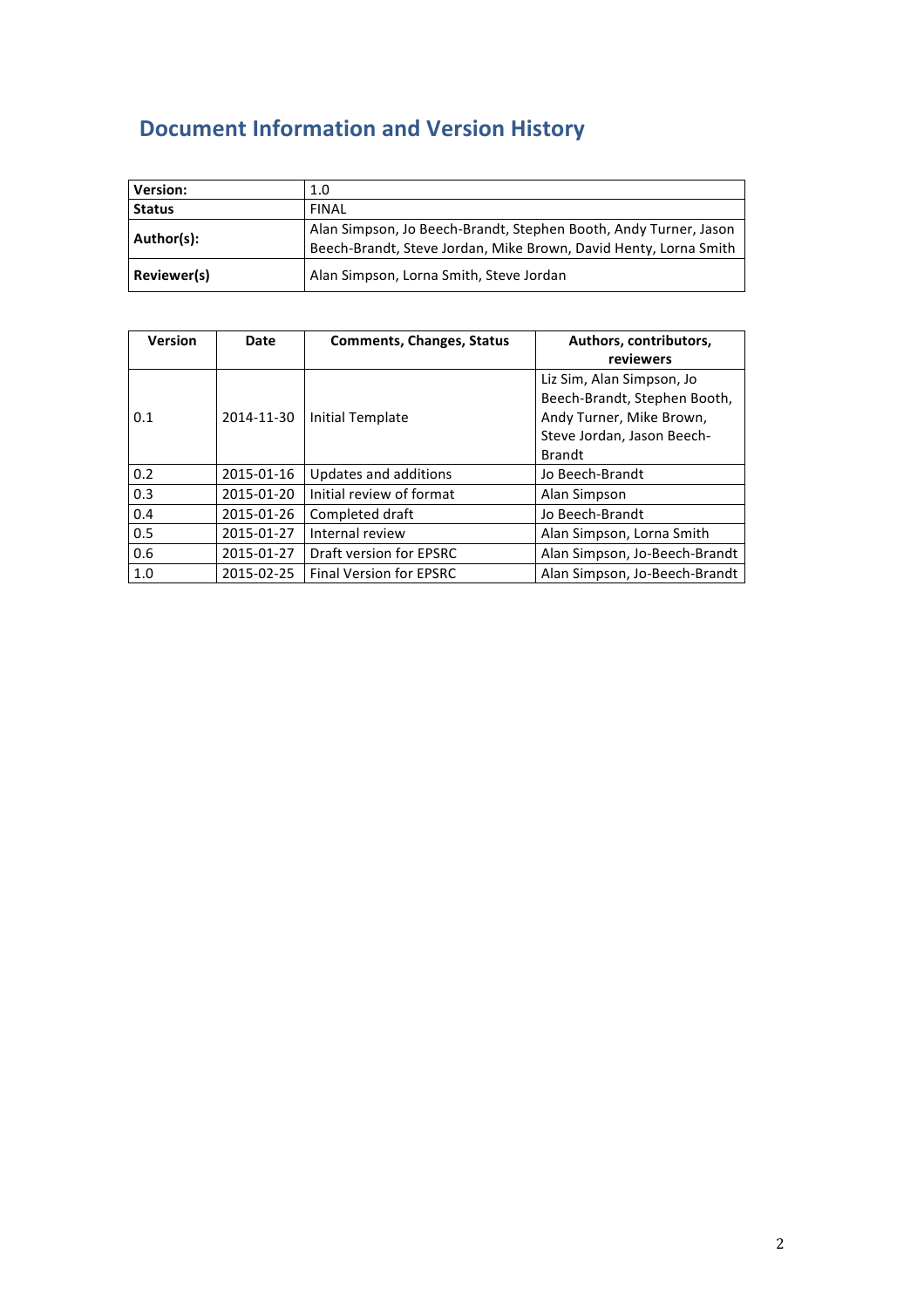# **Table of Contents**

| 1. |     |  |
|----|-----|--|
| 2. |     |  |
| 3. |     |  |
|    | 3.1 |  |
|    | 3.2 |  |
|    | 3.3 |  |
|    |     |  |
|    | 4.1 |  |
|    | 4.2 |  |
|    |     |  |
|    | 5.1 |  |
|    | 5.2 |  |
| 6. |     |  |
| 7. |     |  |
|    | 7.1 |  |
|    | 7.2 |  |
|    | 7.3 |  |
|    | 7.4 |  |
| 8. |     |  |
|    | 8.1 |  |
|    | 8.2 |  |
|    | 8.3 |  |
|    |     |  |
|    |     |  |
|    |     |  |
|    |     |  |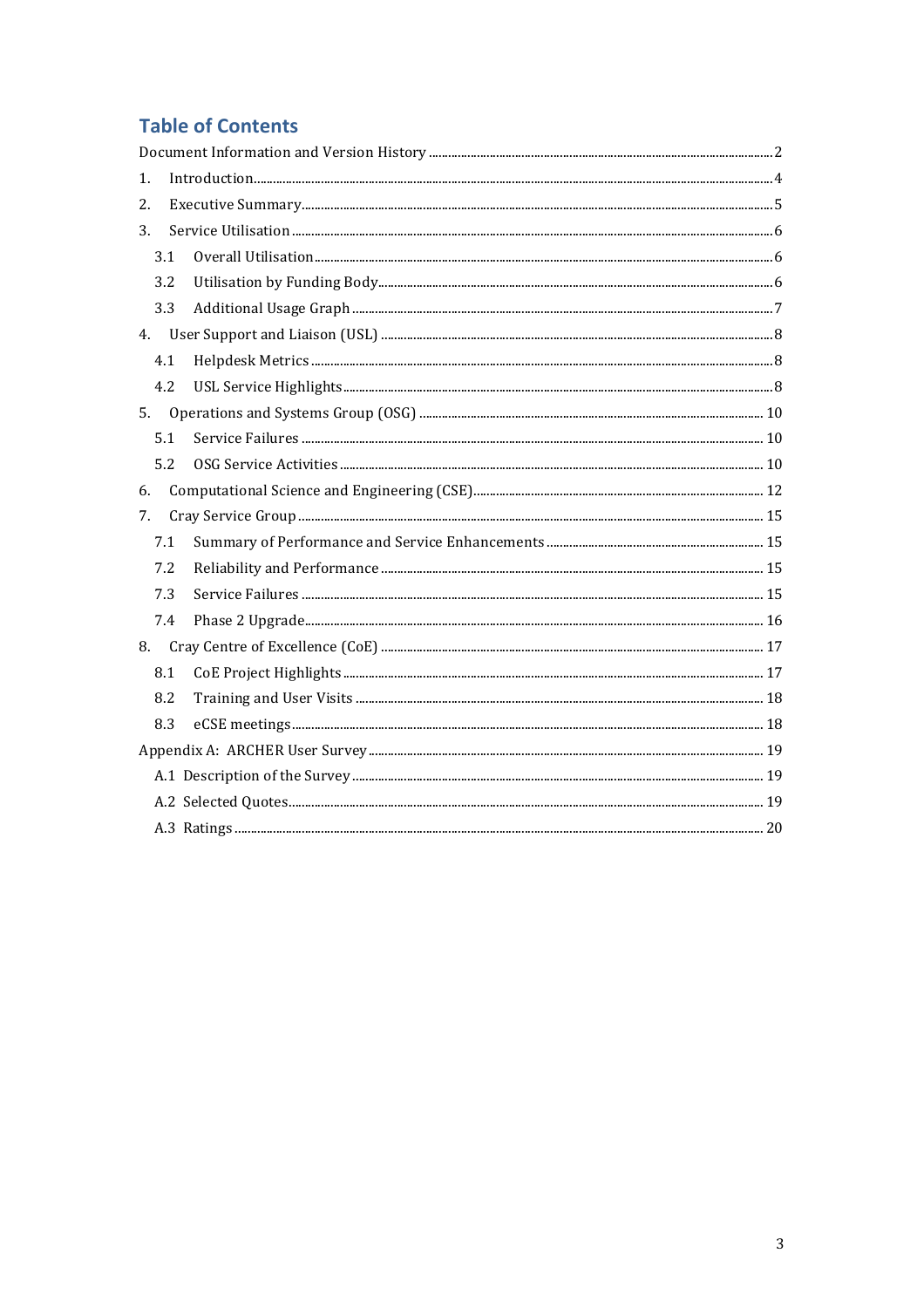# **1. Introduction**

This annual report covers the period from 1 Jan 2014 at  $08:00$  to 1 Jan 2015 at  $08:00$ .

The report has contributions from all of the teams responsible for the operation of ARCHER;

- Service Provider (SP) containing both the User Support and Liaison (USL) Team and the Operations and Systems Group (OSG);
- Computational Science and Engineering Team (CSE);
- Cray, including contributions from the Cray Service Group and the Cray Centre of Excellence.

The opening section of this report contains an Executive Summary for the year.

Section 3 provides a summary of the service utilisation. Section 4 details a summary of the year for the USL team and details the Helpdesk Metrics and outlines some of the highlights for the year. The OSG team report within Section 5 details their four main areas of responsibility; maintaining day-to-day operational support; Planning service enhancements in a near to medium timeframe; Planning major service enhancements and supporting and developing associated services that underpin the main external operational service.

In Section 6 the CSE team highlight some of their key projects from the year. They describe the work with the Consortia Contacts Programme, eCSE Programme, Women in HPC and the distributed training programme. The ARCHER Image Competition is also described.

In Sections 7 and 8 the Cray Service team and Cray Centre of Excellence team give a summary of their year's activities respectively.

This report and the additional SAFE reports are available to view online at http://www.archer.ac.uk/about-us/reports/annual/2014.php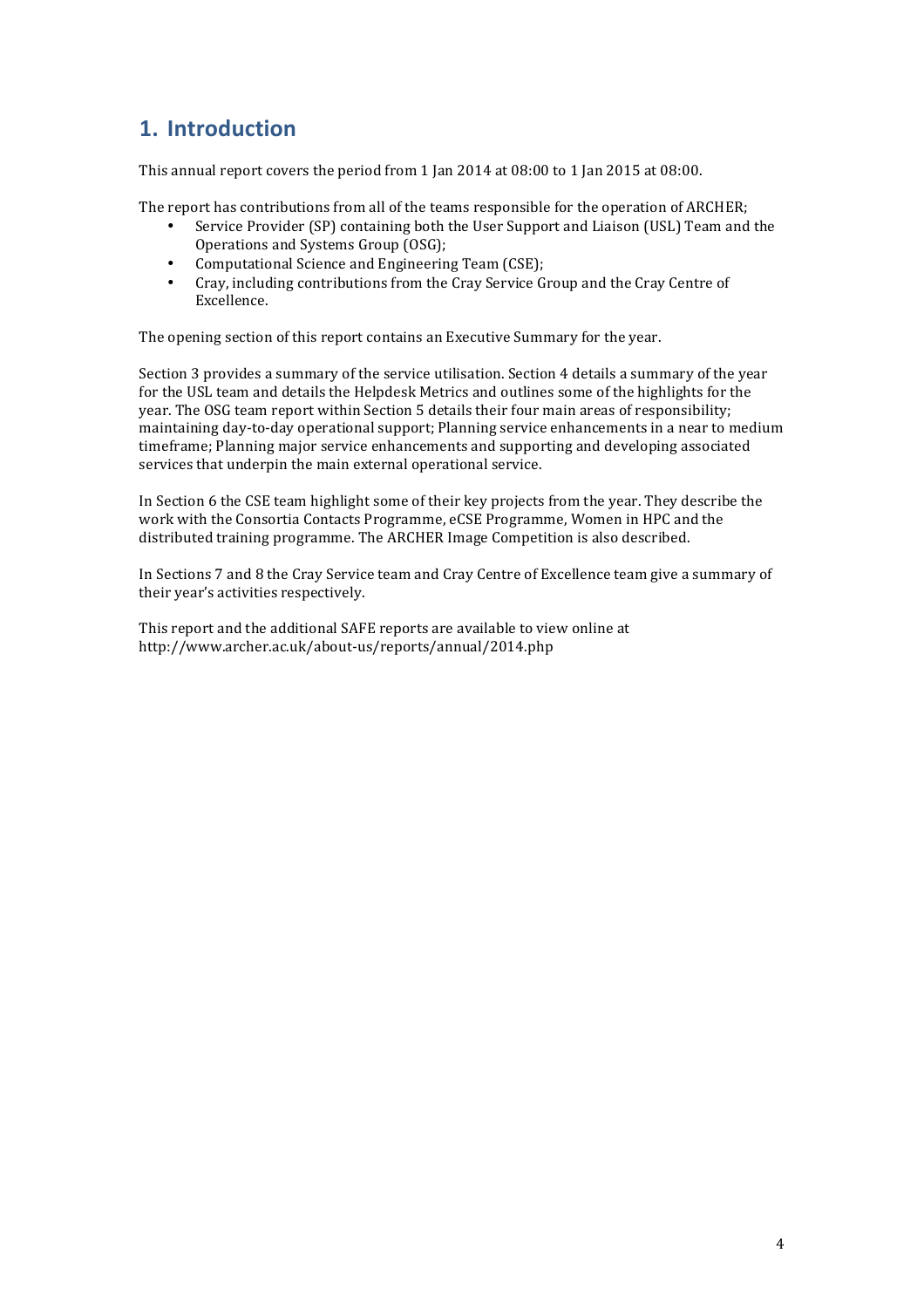# **2. Executive Summary**

The sections from the various teams describe highlights of their activities. This section gives a brief summary of highlights from the first year of the overall ARCHER service. More details are provided in the appropriate section of the document.

- This has been a very positive first year of the ARCHER Service. Utilisation on ARCHER has been good throughout the year and has gradually increased. Most of the cycles are used on jobs exploiting hundreds or thousands of cores. These are the sorts of jobs that are generally hard to run on other smaller systems.
- In total, the Service dealt with around 8.500 queries during 2014, meeting all query targets. Dealing promptly with queries requires all the elements of the Service to work closely together.
- ARCHER successfully underwent a major upgrade to Phase 2 during 2014, which increased its capability by more than  $60\%$ . Phase 2 was completed on schedule and included a period of free access to users where they were able to test out their codes and stress test the system. The successful completion of this upgrade involved careful planning and close collaboration between all the elements of the ARCHER service, particularly Cray Service Group and the Operations and Systems Group.
- The various elements of the ARCHER service collaborate effectively to provide a high quality service to users. These collaborations benefit from both informal links provided by co-location and the more formal mechanism of the ARCHER Operations meeting that brings together key staff from all of the service elements to discuss any issues and to plan for future improvements to the service.
- The ARCHER Service will continue to be an innovative service that engages effectively with all users. Highlights in the first year include: the successful Women in HPC initiative; training at a wide variety of sites reflecting the geographic distribution of users; named contacts for all Consortia; and promoting the science outputs via the ARCHER image competition and associated calendar.
- The eCSE programme is the primary mechanism for improving the application codes on ARCHER and it is very positive that it has been so popular with record-breaking numbers of proposals. Both technical staff and PIs have come from a broad range of institutions through the UK.
- At the end of the year, we carried out a survey of ARCHER users and this demonstrated that users are very happy with the service. The survey showed that users overall satisfaction with the service is very high and that they particularly valued their interactions with service staff via the Helpdesk.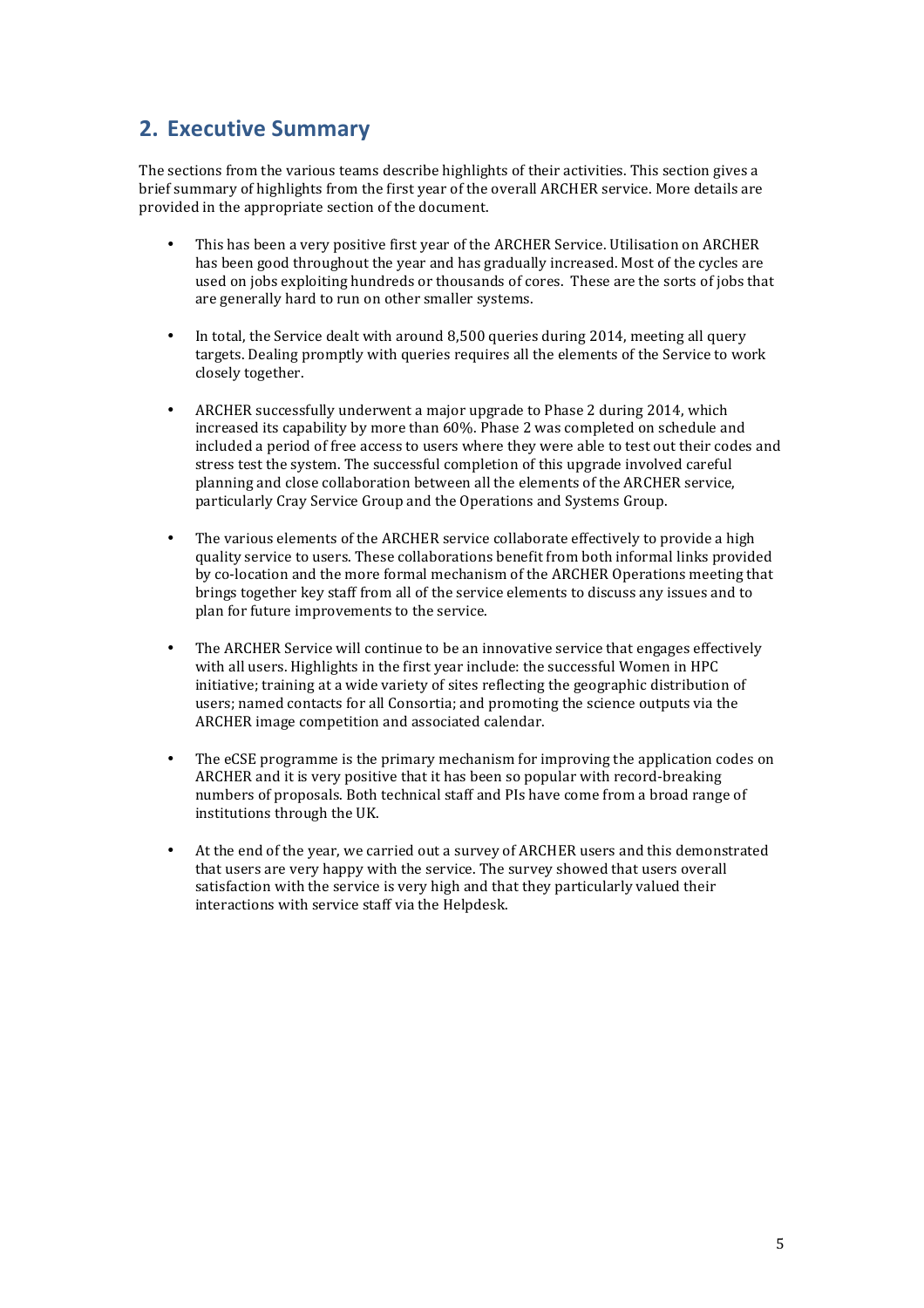# **3. Service Utilisation**

### **3.1 Overall Utilisation**

Utilisation over the year was 71% (or 88% of optimum). This utilisation has seen an increase as the year has progressed. The Phase 2 upgrade took place in November and so there was a dip in percentage use but the machine had increased in capability by more than  $60\%$ .



# **3.2 Utilisation by Funding Body**



The utilisation by funding body relative to their allocation can be seen below.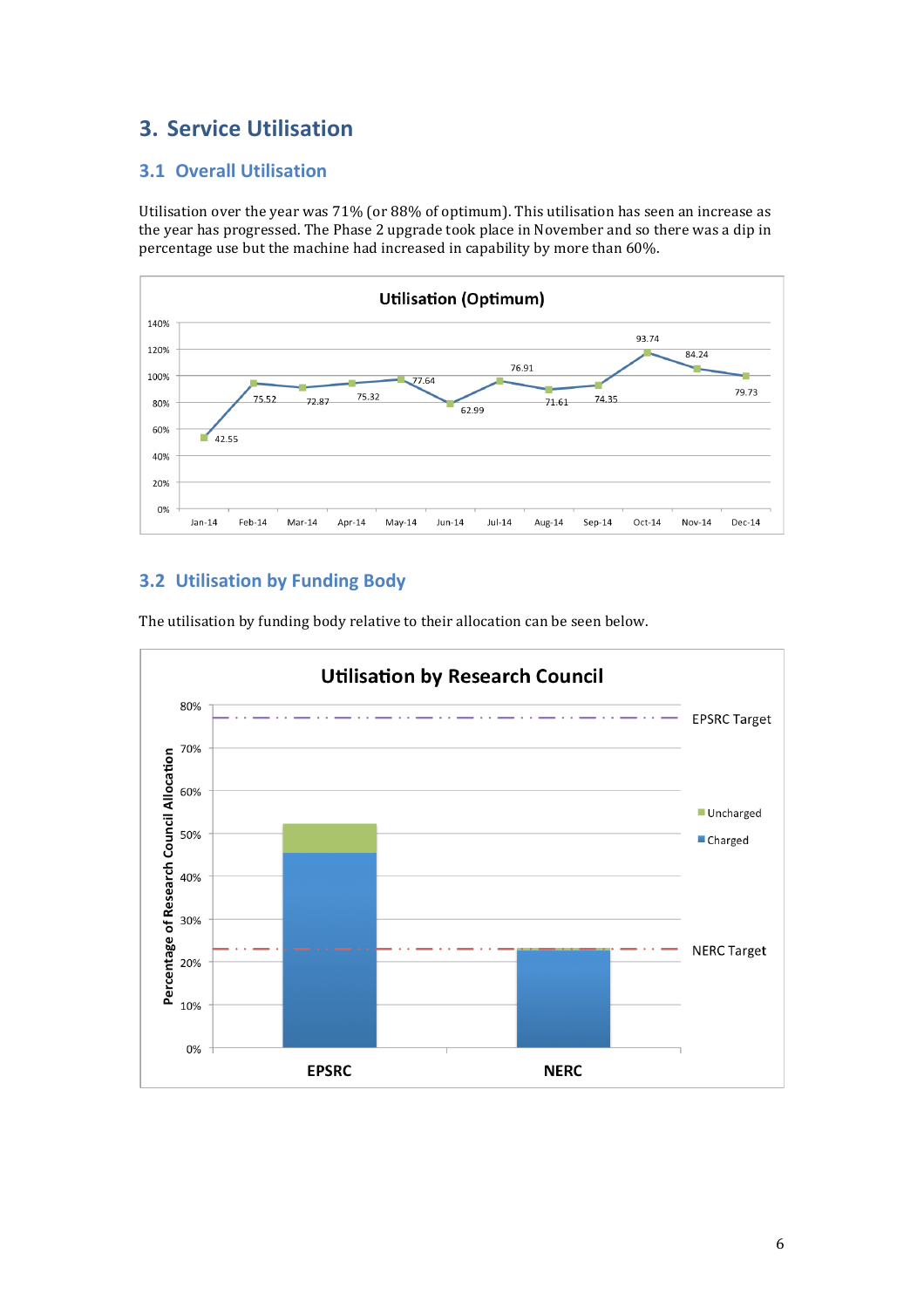This bar chart shows the usage of ARCHER by the two Research Councils presented as a percentage of the total Research Council allocation on ARCHER. It can be seen that NERC achieved their target allocation, whereas EPSRC underused their allocation.

# **3.3 Additional Usage Graph**



The following graph provides a view of the distribution of job sizes on ARCHER.

The graph shows that most of the kAUs are spent on jobs between 257 cores and 8192 cores. The number of kAUs used is closely related to money and shows how the investment in the system is utilised.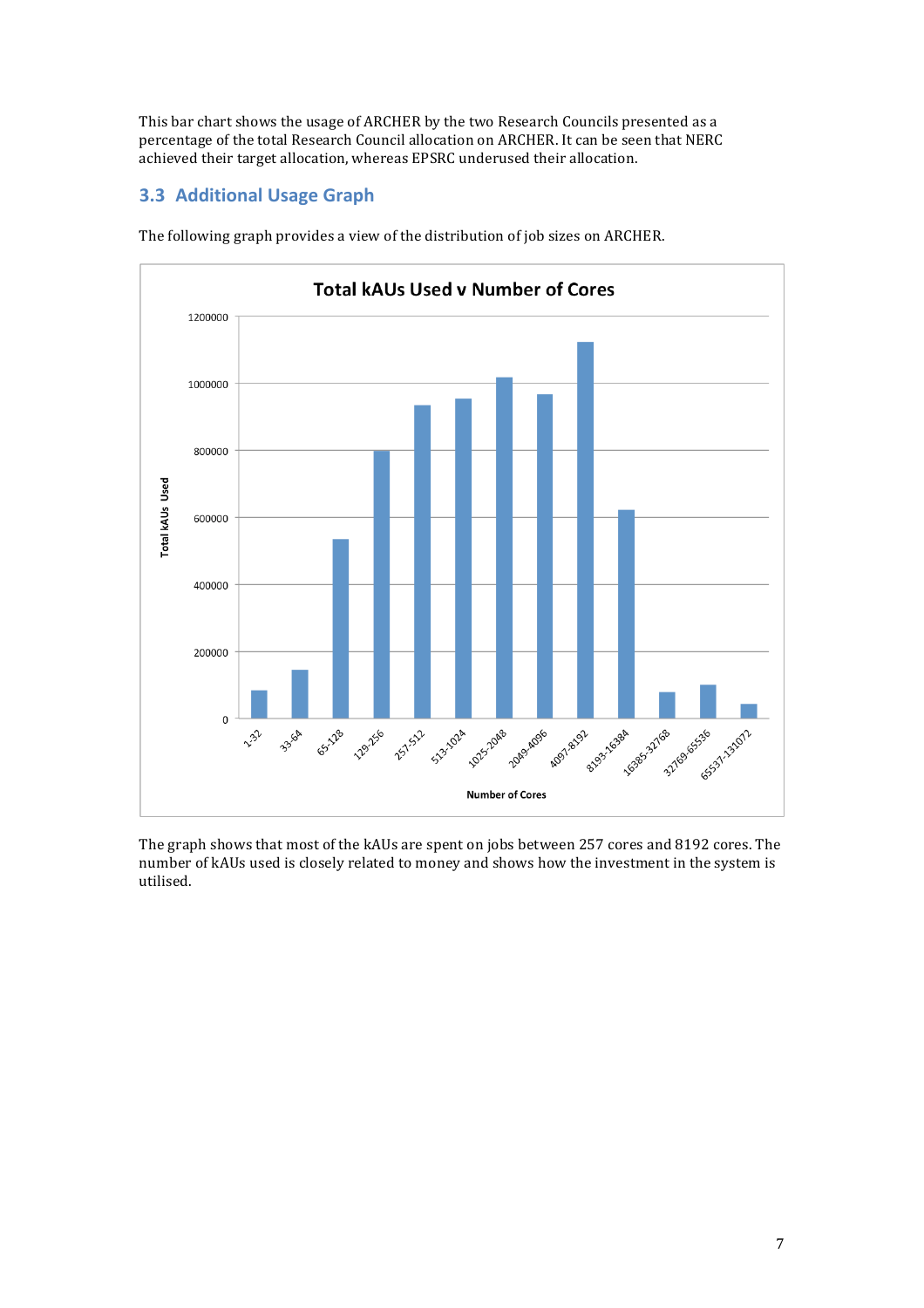# **4. User Support and Liaison (USL)**

### **4.1 Helpdesk Metrics**

### **Query Closure**

It was a busy first year on the helpdesk but all Service level agreements were met. A total of 8161 queries were answered by the Service Provider, and over 98% were resolved within 2 days. In addition to this, the Service Provider passed on more than 300 in-depth queries to CSE and Cray.

|                      | 1401 | 14Q2 | 14Q3 | 14Q4 | <b>TOTAL</b> |
|----------------------|------|------|------|------|--------------|
| Self-Service Admin   | 2651 | 1085 | 1042 | 971  | 5749         |
| Admin                | 527  | 534  | 360  | 452  | 1916         |
| Technical            | 144  | 166  | 112  | 117  | 2455         |
| <b>Total Queries</b> | 3322 | 1785 | 1514 | 1540 | 8161         |

### **Other Queries**

In addition to the Admin and Technical Queries detailed above, the Helpdesk also dealt with Phone queries, Change Requests and User Registration.

|                             | 1401    | 14Q2    | 1403     | 1404    | <b>TOTAL</b> |
|-----------------------------|---------|---------|----------|---------|--------------|
| <b>Phone Calls Received</b> | 162(40) | 218(28) | 122 (28) | 97 (21) | 599(117)     |
| <b>Change Requests</b>      |         |         | 4        |         | 38           |
| User Registration Requests  | 65      | 340     | 198      | 248     | 851          |

It is worth noting that the volume of telephone calls was low throughout the year . Of the 599 calls received in total, only  $117$  ( $19.5\%$ ) were actual ARCHER user calls that resulted in queries. All phone calls were answered within 2 minutes.

### **4.2 USL Service Highlights**

### **Transition of Users from HECTOR to ARCHER**

The transition of the new Service went very smoothly. This was due largely to the continuity in people, processes and software allowing a quick transition of the users across to the new Service. We also saw the benefit of having both systems overlapping to enable users to transition as and when they were ready. As to be expected there were a large number of queries during the initial transition phase  $(3322$  in 1<sup>st</sup> Quarter) but they were all dealt with promptly and within the agreed service level.

### **Analysis of Job Efficiency**

Using SAFE records, a job efficiency analysis was made to determine the Scheduling Coefficient; this is defined as the ratio of runtime to runtime plus wait time. The result showed that generally queuing times are quite short. The only cases where longer wait times than runtimes were encountered were either for very short jobs (as there is always a scheduling overhead) or for very large jobs (where the system has to drain compute nodes to make space for the jobs).

#### **Analysis of Project Use versus Allocations**

At the request of the EPSRC, reporting in SAFE was enhanced to enable analysis of project usage profiles versus their allocations for the period. This was further enhanced by the addition of automatic mailings from the SAFE to Consortia Leaders and PIs being implemented. This includes a graph of used resources plotted against allocated resources to assist PIs and Consortia Leaders in managing their allocations. This is especially important for large users with the introduction of period allocations.

#### **Production of YouTube videos**

User documentation was enhanced with the addition of YouTube videos for common SAFE tasks. These are being added to as new functionality becomes available and are available on the ARCHER website and also on the ARCHER YouTube channel.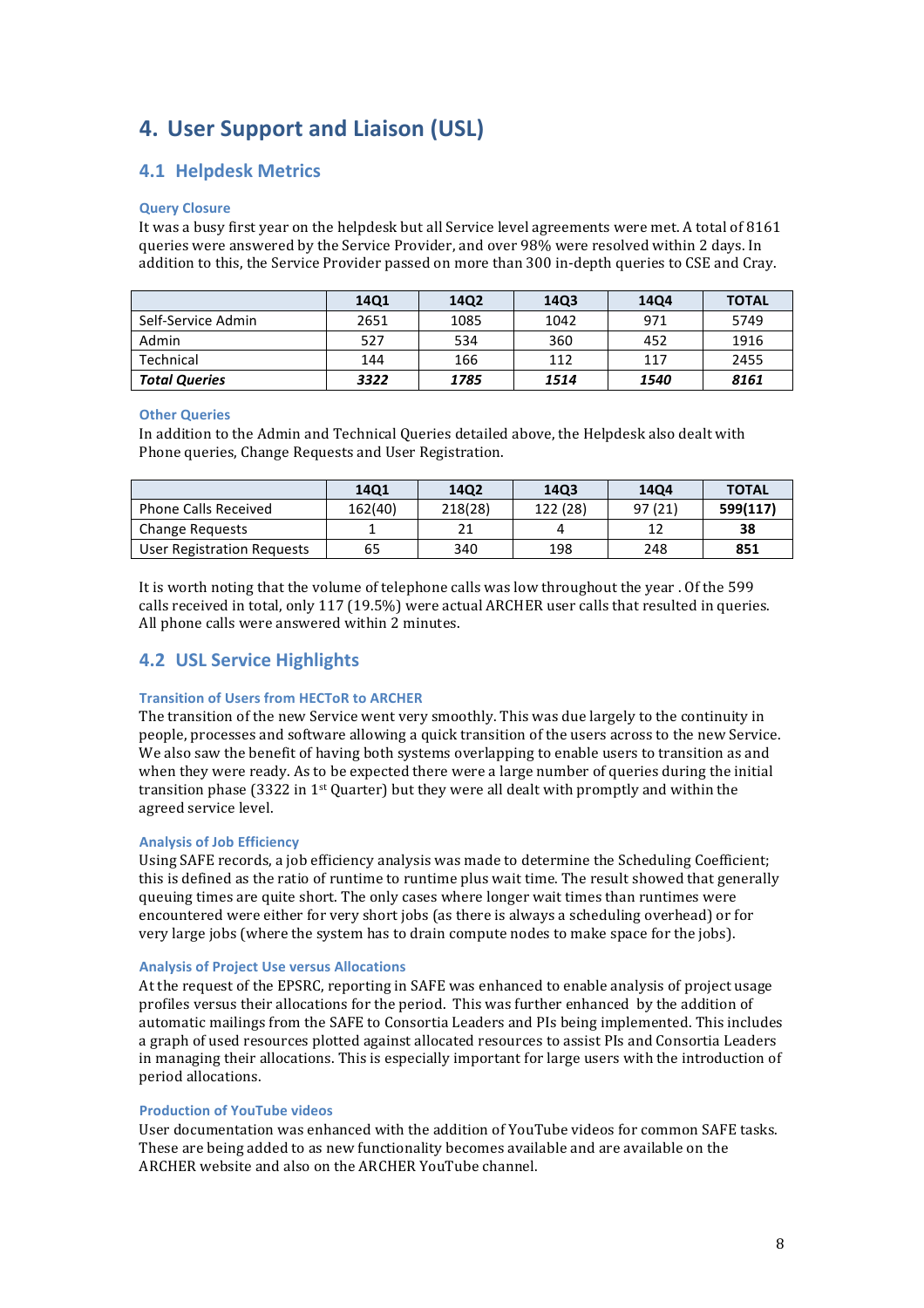#### **System Reservations**

All users are now able to make system reservations requests via the SAFE. Users have been making use of this new functionality to guarantee nodes for specific purposes such as industrial users requiring longer job runtimes and also large consortia holding training courses. A premium rate is charged for reservations.

### **Public-Facing Webpages**

The ARCHER website was further developed to include public-facing web pages to help demonstrate the impact of ARCHER and encourage new users to apply for access to ARCHER. There is also a new dedicated Industry section that features case studies and described methods of access for Industrial users.

#### **Phase 2 Upgrade and Photo Blog**

The System was upgraded during this period and the upgrade was completed on schedule. A photo blog was updated regularly to allow users to follow the progress of the upgrade..

### **ARCHER Annual User Survey**

The ARCHER Annual User Survey took place and 152 responses were received (more than  $10\%$ ) of the active user base). Users were asked to rate and comment on the following aspects of the service: overall satisfaction, hardware, software, helpdesk, documentation, website, training, webinars. The response was generally very positive and the analysis report is included as an appendix to this annual report (see Appendix 1).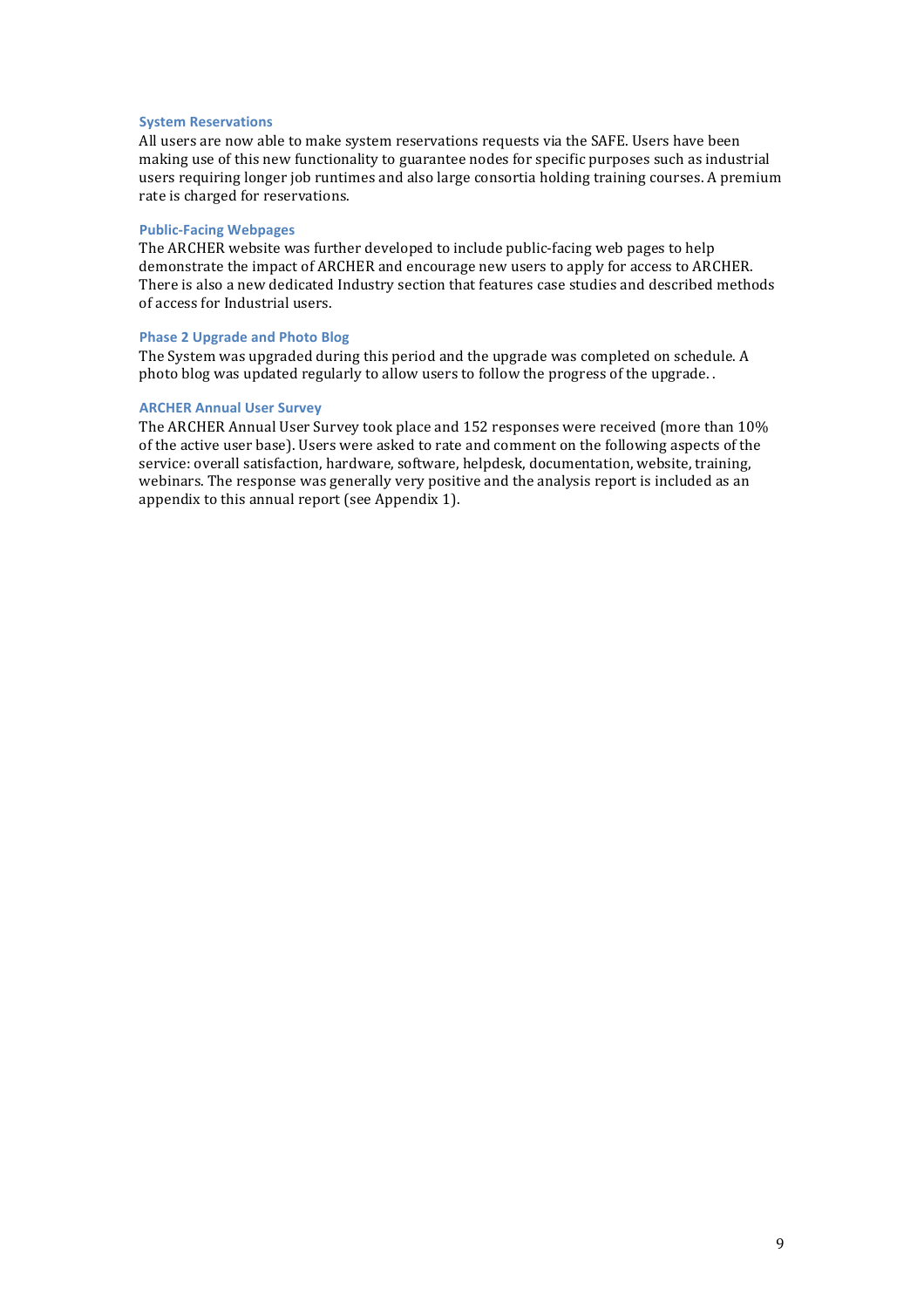# **5. Operations and Systems Group (OSG)**

### **5.1 Service Failures**

The Service Provider has been responsible for 3 Service Failures in 2014 (details of Technology Failures are reported in Section 7.3).

| Incident | Date      | <b>Description</b>                             |
|----------|-----------|------------------------------------------------|
|          | 03-Mar-14 | Maintenance Overrun – CLE Upgrade work         |
|          | 09-Apr-14 | Maintenance Overrun - CLE Upgrade work         |
|          | 05-Nov-14 | <b>Phase2 Maintenance Start Time Incorrect</b> |

Three failures were classified as Service Provider failures during 2014

- Two service failures occurred when agreed maintenance sessions overran their approved time.
- One service failure occurred when the maintenance session for the Phase 2 Preparation work started early. It was approved by the Authority to start at 0900 but work started at 0830. The work was completed well within the approved 8 hours.

# **5.2 OSG Service Activities**

The activities of OSG (Operations and Systems Group) are divided into four main activity areas:

### **Maintaining Day-to-Day Operational Support**

Day-to-day operational support includes regular tasks (system healthchecks, monitoring and responding to queries) being undertaken by two shift teams (each with a shift leader and shift administrator) to support the operational day. Very close liaison is maintained with both the onsite Cray support staff and the Helpdesk. Development activities have included additional security monitoring and logging, and enhancements to the backup provision

### **Planning Service Enhancements in a Near-to Medium Timeframe**

OSG is responsible for installing systems level software on the XC30 and applying security fixes and patch sets to OS components. Software changes, even those that may not be directly invasive to the running service, are generally undertaken within defined maintenance windows; these may be "at-risk" (and hence concurrent with the live user service) or "dedicated" (whereby the interactions with the system require that the service be taken down). Sessions are undertaken generally twice per month, and, wherever possible, these are "at-risk." Maintenance sessions require a significant degree of planning and coordination to ensure that all software dependencies are maintained. Typically, two future sessions are planned at any time, with the very detailed planning for more major upgrades (such as for CLE major releases) being undertaken across a few months. Principal user-visible service enhancements included:

- CLE 5.1 release
- Monthly releases of CDT
- Changes to PBS to support serial jobs
- Changes to PBS to support short debugging jobs
- Streamlining of the way that course reservations are handled

### **Planning Major Service Enhancements**

The principal major service enhancement was the Phase 2 upgrade that was undertaken in the period October to November. Substantial electrical and mechanical infrastructure works needed to be undertaken in order to accommodate the new hardware, and these had to be performed concurrently with the 24x7 provision and support of the live operational service . While the bulk of the Phase 2 planning and provision was undertaken by Cray, there were some system-level changes that were required to be undertaken to support the enhanced configuration, such as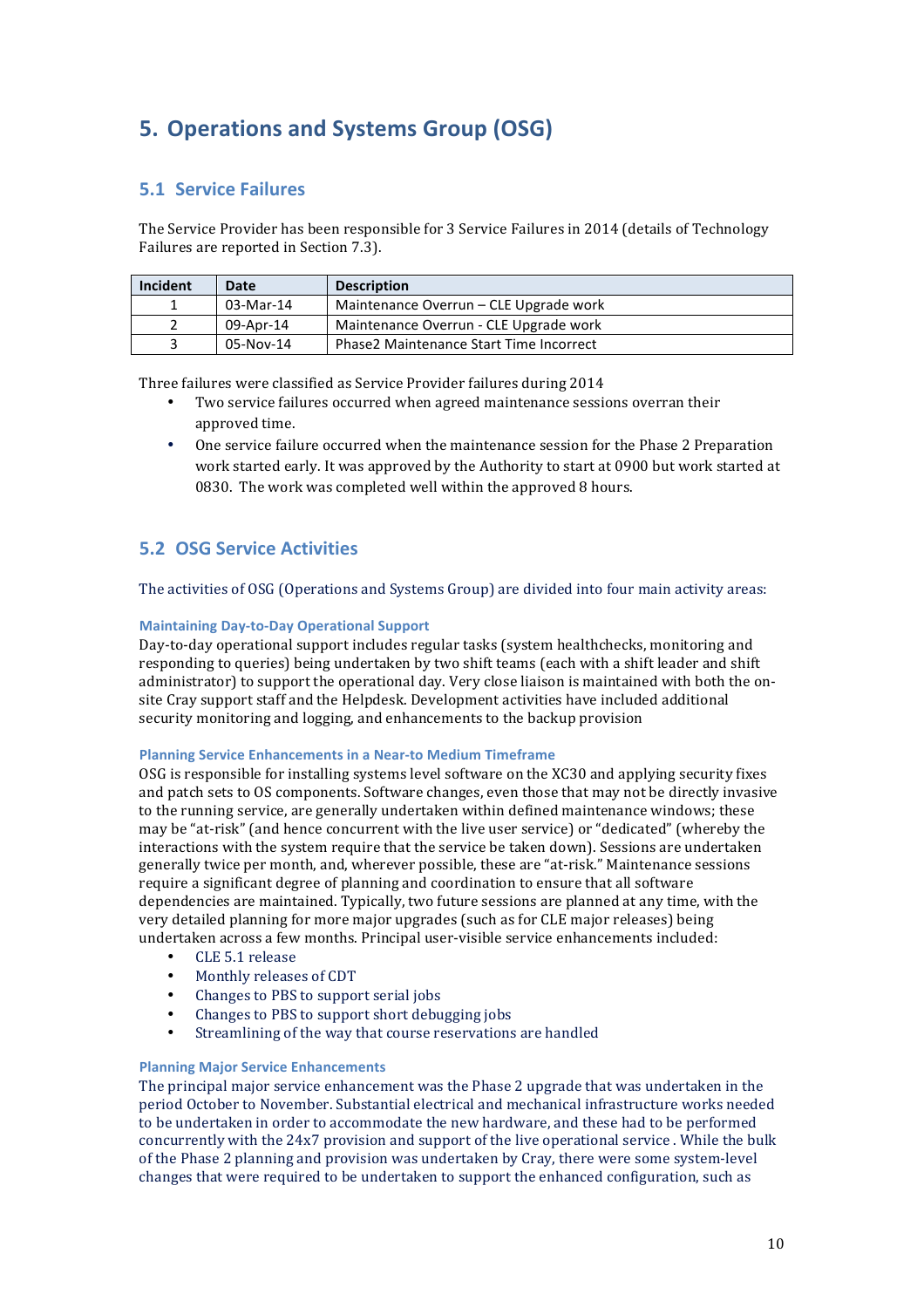those to the PBS batch configuration. The bulk of this work was undertaken concurrently with the physical hardware upgrade

### **Developing Associated Services that Underpin the Main Operational Service**

In order to support the main external service on the XC30, there is a considerable number of associated systems that provide the external-facing services for the helpdesk, SAFE, and the web site along with internal-facing systems that provide authentication and backup services, software repositories, security logging and so forth, along with a complex set of internal management networks. OSG provides and supports these systems (across two physical sites), with multiplereplicated servers giving redundancy, resiliency and Disaster Recovery capabilities. Development activities have centred on the methods used internally for the processing of user-generated tickets (e.g., for password changes, quota modifications, ...) to minimise turnaround of such requests.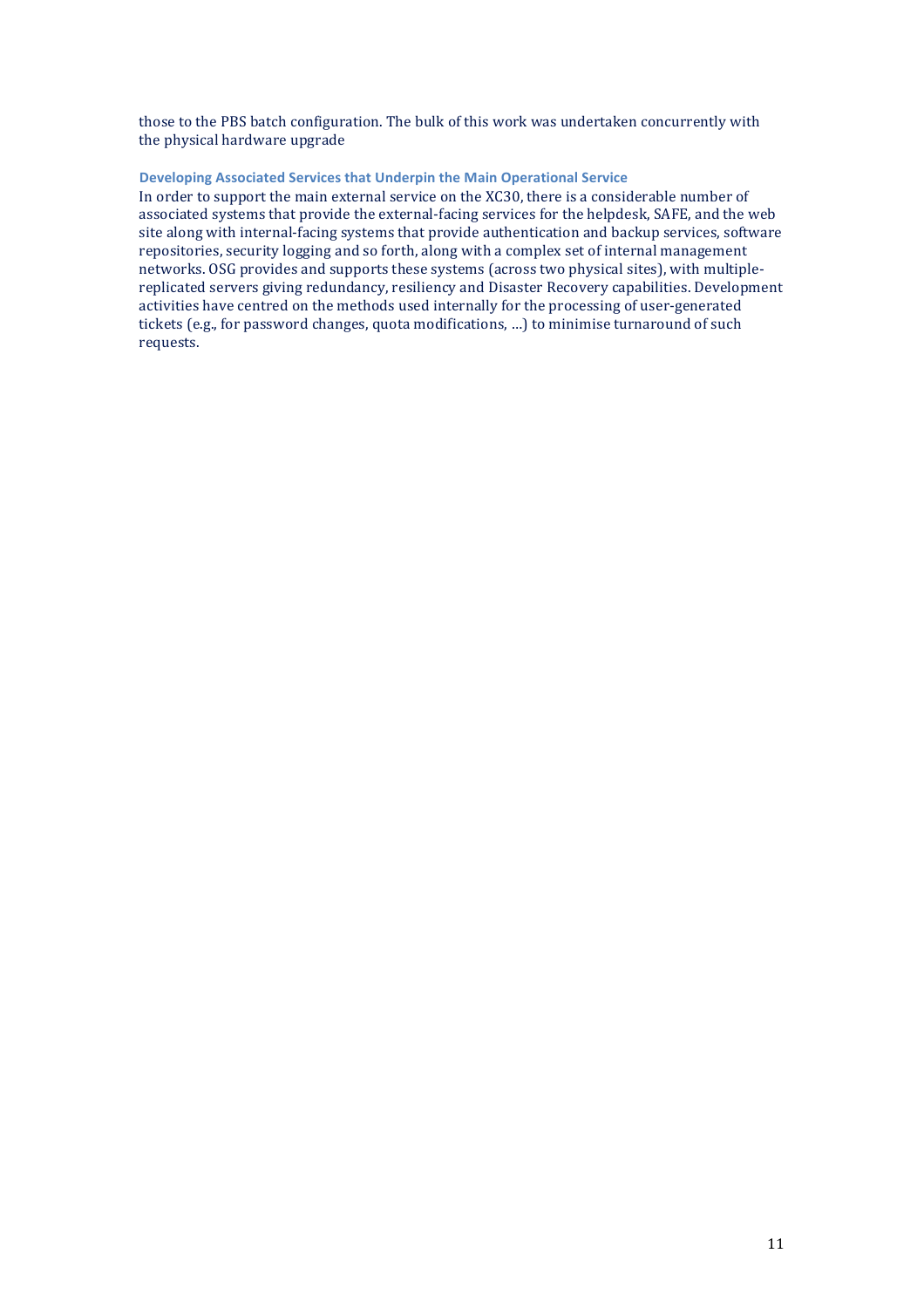# **6. Computational Science and Engineering (CSE)**

### **Smooth Startup in Very Tight Timescales**

The timescales for award of CSE contract to start of service were very compressed in 04 2013. Despite this, the ARCHER CSE service started extremely smoothly at full capacity to ensure that users could exploit the new ARCHER service successfully from day 1. This success is illustrated in a number of ways during the early period of the ARCHER Service (November 2013 – March 2014):

- the number of queries handled by the CSE Service (236 excluding course registrations);
- the amount of training provided:  $18.5$  days across 6 different locations.<br>• the fact that the first eCSE call was opened in November 2013 and hand
- the fact that the first eCSE call was opened in November 2013 and handled a record number of proposals  $(19 \text{ proposals with } 14 \text{ funded})$ :
- that the Consortium Contact programme was in place from November 2013;
- ARCHER Best Practice Guide was in place in November 2013 to assist users:
- that the Technical Forum webinar programme started in November 2013 to share technical expertise and experience throughout the ARCHER community and beyond

The fact that the CSE service was running at full capacity so quickly contributed to the high levels of ARCHER utilisation in the early period of the service, smoothed the transition process for users migrating from HECToR, and helped to provide high levels of user satisfaction with the new Service. All of these are key to the success of any new HPC facility.

### **Consortium Contact Programme**

To get the maximum impact out of any HPC facility it is important to ensure that the users can use the system efficiently; a major part of this is making sure that the service engages with the user community effectively. If done properly, the users will be able to use the facility with the minimum overhead and focus on progressing their research. The Consortium Contact programme has proved to be an positive, novel way of engaging with the EPSRC and NERC consortia on ARCHER, allowing them to use the Service effectively. Each of the EPSRC and NERC scientific consortia has a named contact from the ARCHER CSE team. The contact works with the consortia members to develop an in-depth understanding of their requirements from the ARCHER Service so that the CSE service can provide the most effective support. So far, contacts have engaged with the consortia in a number of ways:

- providing technical advice on the use of ARCHER;
- attending and presenting at consortia meetings;
- assisting in the production of eCSE, RAP and grant proposals;
- co-authoring research papers and conference submissions;
- acting as an advocate for the consortium within the Service;
- providing a conduit for feedback on the Service to assist with continual service improvement.

We aim to build on this success by ensuring that the consortium contact is known to and has contacted all the major users in each of the consortia and by providing consortia-specific sections on the ARCHER website where they can host information that is useful to their members.

### **ARCHER Image Competition: Showcasing Research on ARCHER**

The ARCHER Image Competition was run at the end of 2014 and had two major goals:

- Showcase the research being performed on ARCHER in an accessible way;
- Increase the engagement of the ARCHER user community with the service.

Thirty-two, high-quality entries were received. Each entry consisted of both an image and a short description of the research that the image illustrated aimed at the interested non-specialist. Judging took both the image and the description into account and was undertaken by members of the ARCHER user community, the ARCHER CSE team and other experts. The winning image along with a number of other entries were selected for inclusion in an ARCHER 2015 calendar that was produced and sent to a wide range of people from the UK scientific, HPC and funding communities. Throughout 2015 we will continue to use the image competition entries to raise the profile of ARCHER and encourage user engagement by adding the entries to the ARCHER website and highlighting each one throughout the year on the ARCHER homepage.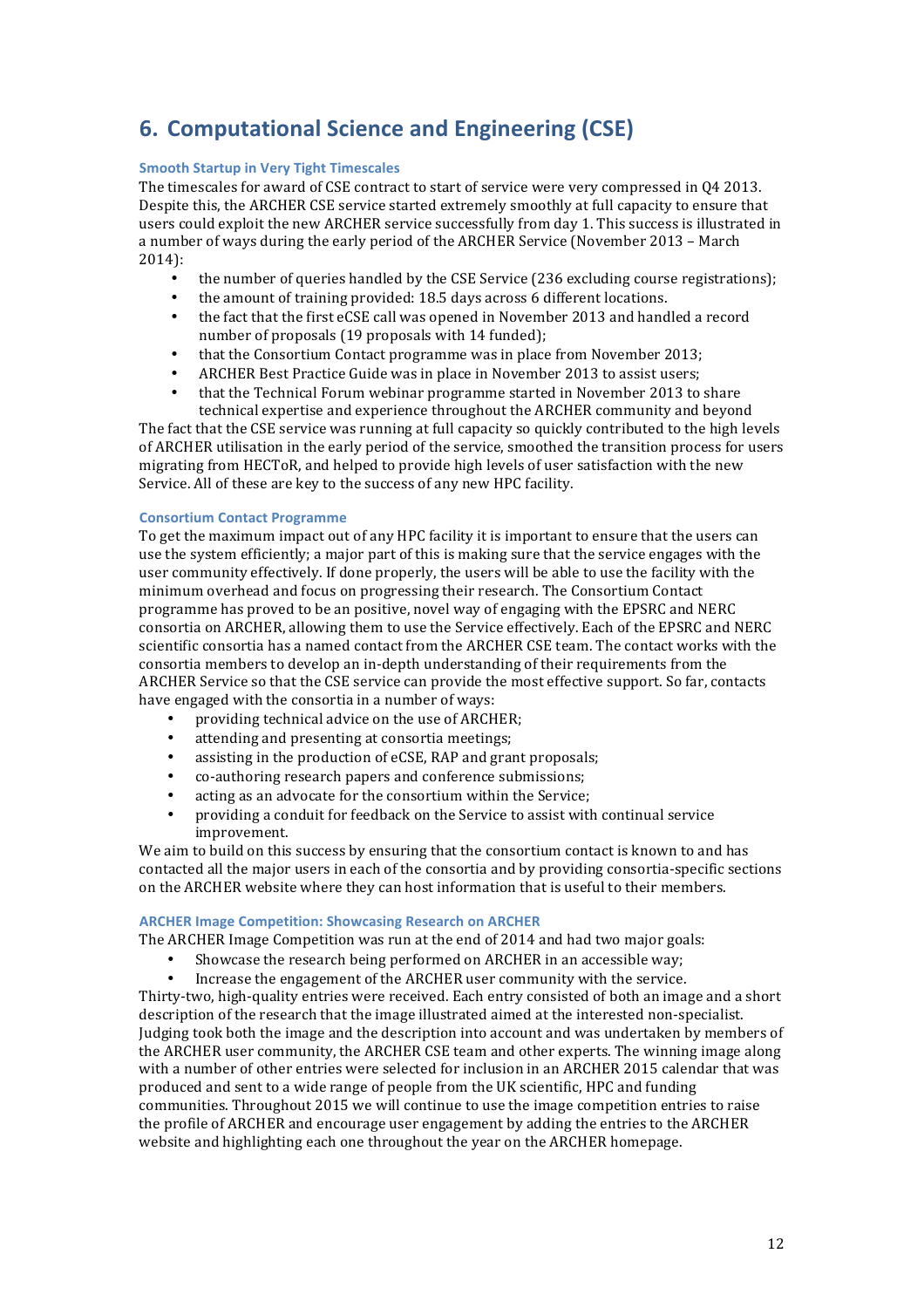#### **Competitive eCSE Programme**

In addition to the  $6$  FTEs in the centralised CSE team, the embedded CSE (eCSE) programme provides funding for 14 FTEs embedded directly into the scientific community through a series of competitive, peer-reviewed calls. The programme aims to build up scientific software development expertise within the scientific community itself whilst gaining maximum benefit from ARCHER via improvements to key codes running on the system.

The demand for eCSE funding from the community has been extremely high throughout the first year of operation, reflecting the unique opportunity the calls provide for both developing research software in a sustainable way and for increasing the software development skills of the staff involved. In total, 68 proposals have been received from four, regularly spaced calls with 33 projects funded (310 person months of staff effort) from the first three calls (the fourth call panel is still to meet). Technical staff are drawn from 15 different institutions and the project PIs are from 19 different institutions so far. The regular, predictable nature of the call programme has allowed applicants to plan their proposals and time them to meet the requirements of the project.

The eCSE panel is made up of scientific and technical experts drawn from science and industry within the UK and chaired by Walter Lioen from SURFsara in the Netherlands. The panel provides a broad range of HPC and scientific expertise to prioritise and rank proposals. Continual improvements are made to the submission process: for example, allowing applicants to submit proposals online via the SAFE to streamline the application and review process. We are also continually improving the submission guidance to provide applicants with the best information possible.

One the aims of the eCSE programme is to attract new communities to ARCHER and so for the fourth call we updated the proposal form to help applicants from areas of science not presently exploiting ARCHER submit a proposal. It is important to recognise that such applicants may not always have existing ARCHER performance data and that benefits to ARCHER may not appear immediately and are likely to be part of a multi-stage process. In addition, for the fourth call, a certain amount of staff effort is ring-fenced for proposals from new communities.

### **Distributed Training: Courses Located where Users Need Them**

To ensure that high quality training is available to ARCHER users regardless of their location in the UK, we have carefully chosen the mechanisms and locations of course delivery. The entire training programme is subject to approval from an external Training Panel representing various HPC communities, ensuring that training is delivered when and where it is required based on user requirements.

Specific examples up to the end of 2014 include:

- training at 15 different locations across the UK (where, for example, we count London as a single location despite having used several different venues in the city):
- placing all lecture material on the web for future reference under a creative commons license granting free re-use for educational purposes, thus increasing the impact of the ARCHER investment;
- running monthly interactive virtual tutorials with recordings made available via the ARCHER YouTube channel to allow users to benefit from the training even if they are unable to attend in person;
- developing an online ARCHER Driving Test for users to test their knowledge and to increase the skills base of the UK HPC community:
- packaging up lectures, exercises and videos into an online introductory course which leads onto the ARCHER Driving Test so that this can be sat from anywhere at the user's own pace:
- setting up training hubs in Southampton, London and the north of England (via the  $N8$ ) partnership) to enable coherent sets of courses to be delivered at key locations to cater for researchers who want to follow a programme to develop their skills beyond a basic level;
- development of two new courses in data management and analysis, to be delivered in 2015, in response to the growing interest in Big Data and the challenges faced by many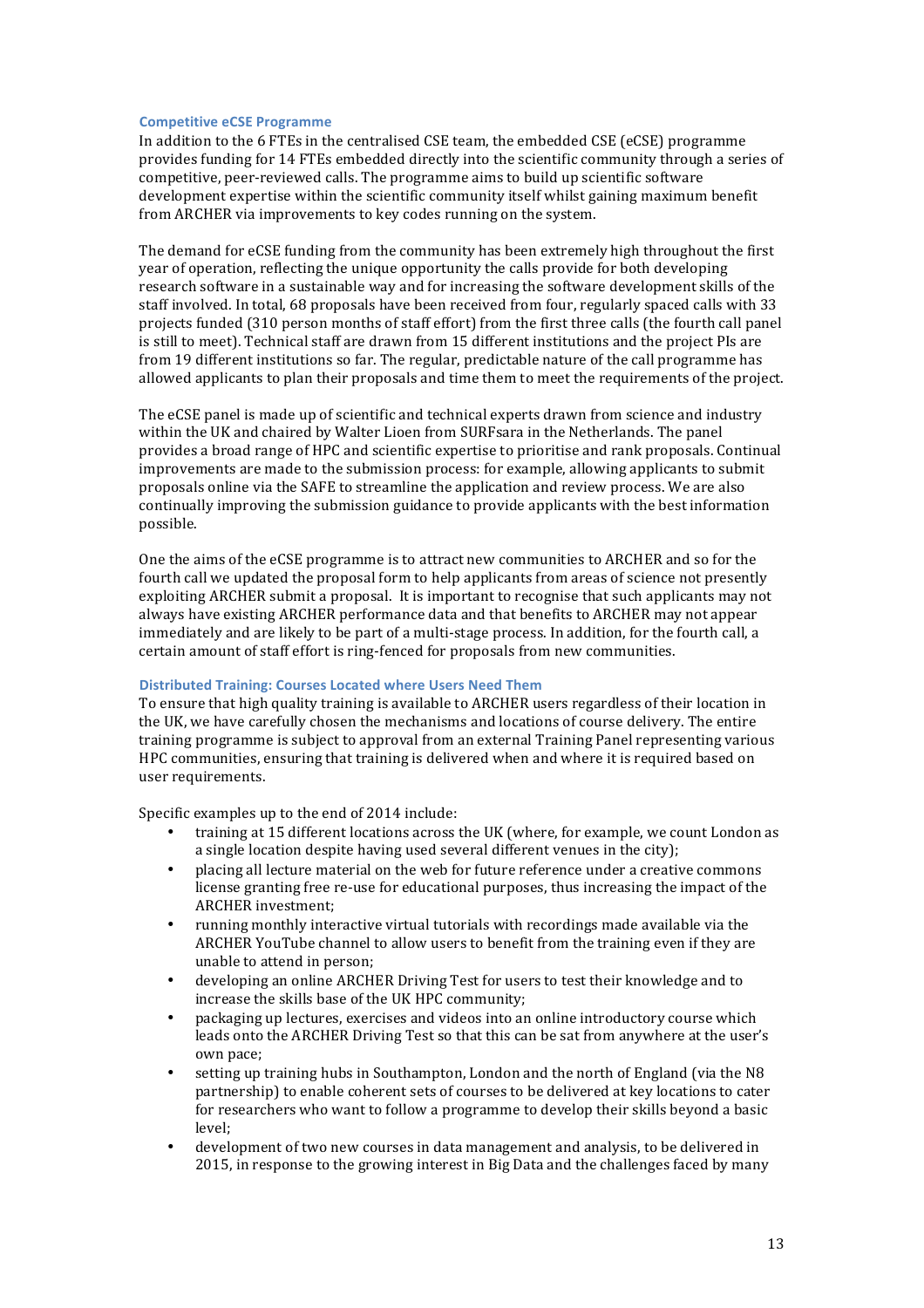ARCHER users in handing the datasets produced by simulations that are continually increasing in size and number.

#### **Women in HPC**

The official launch of the Women in HPC network took place in Edinburgh in April 2014, with a conference bringing together over 30 women working in HPC from around the UK, showcasing work by leading women in the field of HPC from across the UK, and providing the early career women with the opportunity to network with other women in their field, meet role models and potential mentors. The launch finished with a lively panel discussion on the reasons behind the gender inequality in the field of HPC, whether this is different from other areas, and what can be done about it.

As part of the launch we also ran the first ever 'Women in HPC' training event: A Hands-On introduction to HPC. This course, while not excluding male attendees, was led entirely by female lecturers and demonstrators and comprised 80% female attendees. Verbal feedback suggested that many of the attendees had been nervous of attending such training before, even though some also admitted that there wasn't a lot in the session that they didn't already know, but they had never had the confidence to attend such a course previously. This again enabled the establishment of collaborations between the attendees and the development of mentoring connections.

In November we ran the first ever international Women in HPC workshop at Supercomputing 2014 in New Orleans, USA. With 46 attendees and 11 early career researchers presenting their work to the first female dominated audience they had probably ever worked in and for every single early career presenter their first opportunity to attend such a high-profile conference, the workshop was a resounding success. The poster session and panel discussion in particularly proved very popular and we hope to repeat this at ISC15 in Frankfurt and SC15 in Austin.

Women in HPC was also an invited member of the Intel Community Hub discussion on Women in STEM at SC14 and we also co-hosted the Women in HPC BoF in its 5th year.

The panel discussions at the launch in April and at Supercomputing in November have directed the path for the Women in HPC network in 2015. The discussions highlighted the importance of bringing women together at such events, so they can meet female peers, where otherwise they may not know any, and also to start a series of best practice guides for individuals and employers which we will develop throughout 2015. As the panel discussions were so popular and productive we will continue these in 2015 but with directed themes to encourage the ability to draw firm conclusions from the sessions.

Throughout 2014, Women in HPC distributed three electronic newsletters, advertising events and funding opportunities to women working in HPC. By the end of  $2014$  the network had  $118$ people registered on the Women in HPC website.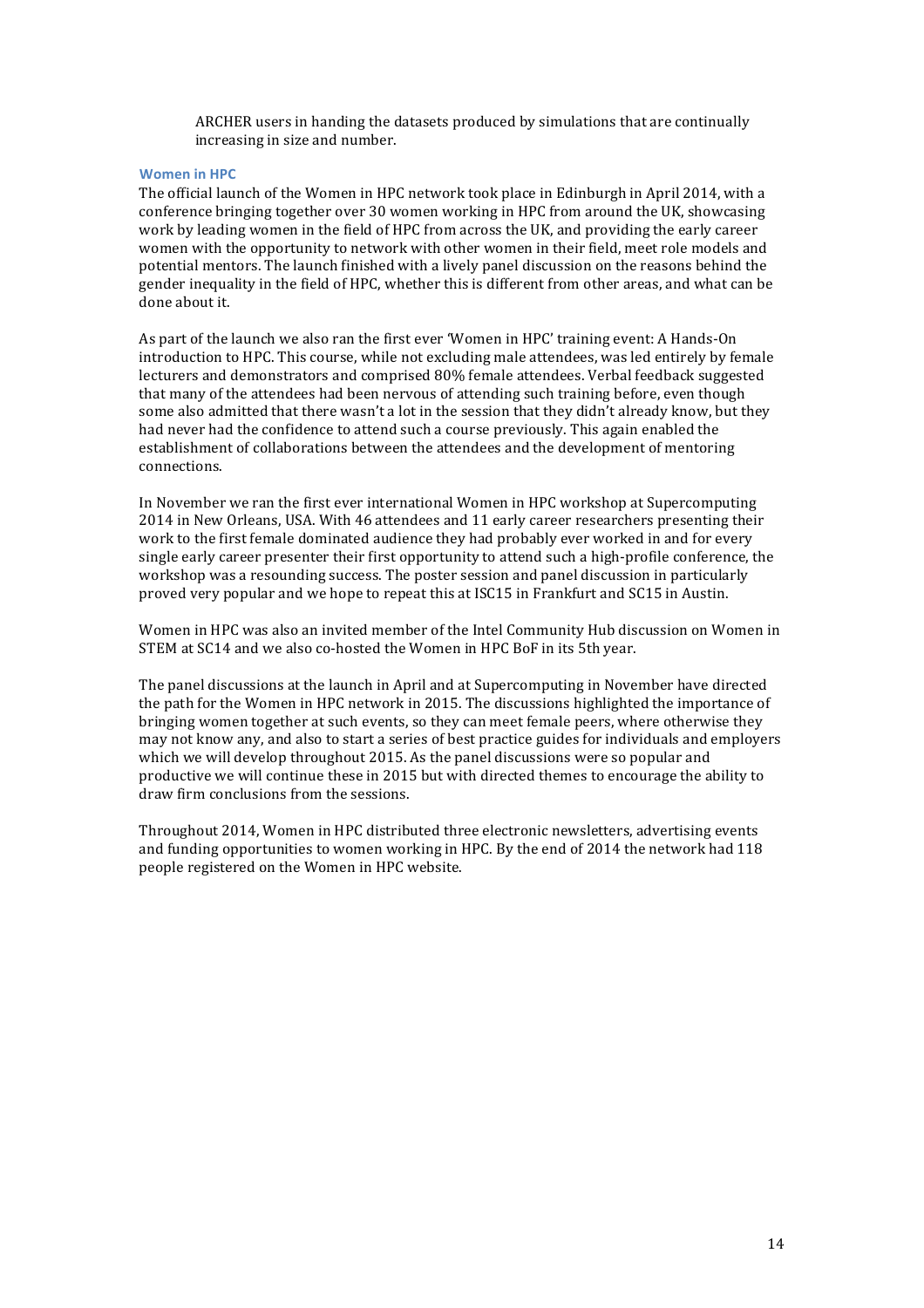# **7. Cray Service Group**

### **7.1 Summary of Performance and Service Enhancements**

2014 has been an excellent year for the ARCHER service with a very stable and reliable technology environment enabling high resource utilisation for the user community. Improvements in new software releases have helped resolve issues that have impacted users and provided new features to enrich the user experience. Feedback to Cray from key stakeholders has been positive.

This first full year of the ARCHER service has also seen a significant upgrade of computing resources with the Phase 2 Upgrade in November 2014. The execution of the upgrade went entirely according to the detailed plans agreed with EPSRC and the other service providers.

# **7.2 Reliability and Performance**

The reliability of ARCHER hardware and software has proven to be excellent during 2014. Such large and complex HPC systems inevitably encounter occasional technology failures but the importance of minimising the effects of such failures on the user community has been key to the early success of the ARCHER service. Good system design and configuration that utilises high availability components and failover technologies has resulted in very high availability and generally good user experience. Concurrent maintenance tools to enable hardware component replacement to take place whilst the system remains in operation have helped to reduce the amount of dedicated maintenance time required for both preventive maintenance and hardware problem resolution when compared to older systems, such as HECToR.

Software and firmware enhancements to resolve problems encountered and provide additional features are constantly in development. These enhancements are made available to the service provider following extensive in-house testing by Cray on dedicated systems. There have been improvements across all areas of the service during 2014.

### **7.3 Service Failures**

Four incidents classified as full technology service failures were encountered during 2014 (for details of Service Provider failures see Section 3.3):

| Incident       | Date         | <b>Description</b>                                                               |
|----------------|--------------|----------------------------------------------------------------------------------|
|                | 21-May-14    | All running user jobs lost due to procedural error                               |
| 2              | $20$ -Jun-14 | All running user jobs lost due to conflict with a software patch<br>installation |
| 3              | 26-Nov-14    | System reboot required to clear high speed network routing error                 |
| $\overline{4}$ | 31-Dec-14    | System reboot required to clear high speed network routing error                 |

The details of these four technology service failures were:

- One service failure occurred whilst investigating a PBS batch subsystem issue. A procedural error resulted in the loss of running user work. Site procedures have been reviewed and improved in light of this incident.
- One service failure occurred when all running user work was lost following complications resulting from the installation of a software patch.
- Two failures occurred when unrecoverable high speed network errors resulted from dynamic reconfiguration of routing information. Improvements in new versions of Cray supplied software will be installed by OSG early in 2015 to help address these issues.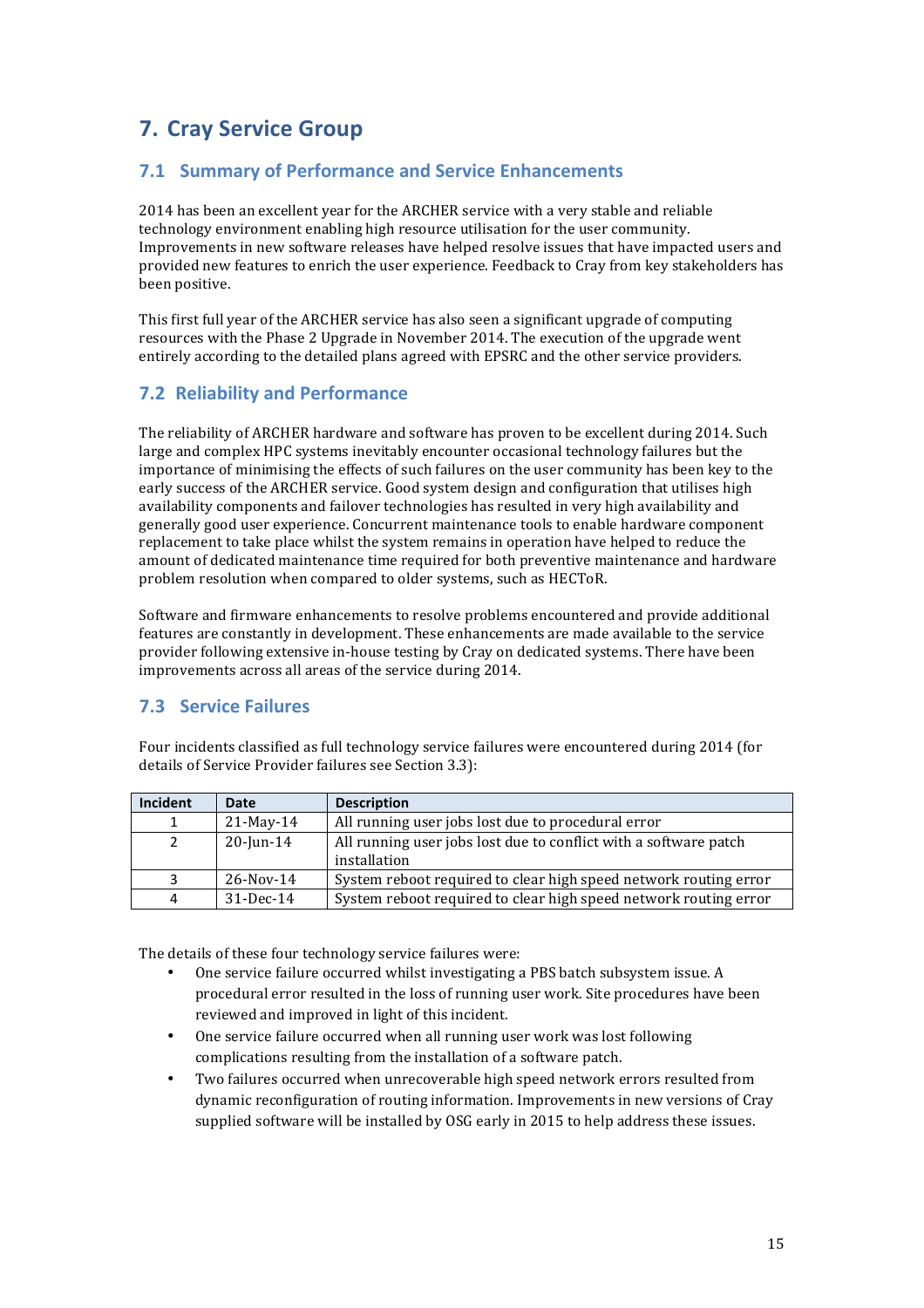# **7.4 Phase 2 Upgrade**

The composition of the Phase 2 upgrade was decided following detailed consultation with the user community. The overwhelming response from users was a desire for addition of the same technology as already deployed in the successful Phase 1 implementation. The building block for the system is the compute node comprising of dual socket Intel Ivybridge processors and 64GB of memory. Table 1 shows the increase in user compute node and core counts for the expanded system.

|         | <b>Cray XC30 cabinets</b> | Number of compute nodes | Number of compute cores |
|---------|---------------------------|-------------------------|-------------------------|
| Phase 1 |                           | 3008                    | 72.192                  |
| Phase 2 |                           | 4920                    | 118.080                 |

*Table 1. Summary of user compute resources for ARCHER Phase I and Phase 2* 

The Phase 2 upgrade was completed in three stages:

- Stage 1: The physical installation and testing of the new 10 cabinet Cray XC30 system whilst the Phase 1 production system remained in operation.
- Stage 2: The amalgamation of the Phase 1 16 cabinet system with the new 10 cabinet system.
- Stage 3: Acceptance and early user testing.

The Phase 2 equipment arrived at the site on Tuesday  $4<sup>th</sup>$  November and the physical installation work began immediately. By the end of the day, all 10 Cray XC30 and 7 cooling cabinets had been positioned in the computer room. Electrical and chilled water connections were then completed by site contractors and the 10 new cabinets were configured as a standalone Cray XC30 system for QA testing.

On  $11<sup>th</sup>$  November the user service was closed to enable the combining of the original 16 cabinet system with the new 10 cabinets. This mainly involved the addition of optical high speed network cables to link the two systems together along with necessary software changes to create a single system. Cabinet cooling enhancements were also made to the original 16 Cray XC30 cabinets at this time. Once this work was completed, further QA testing of the combined system took place.

The final stage of the upgrade began with the successful completion of all OA testing. A period of early user stress testing then took place to put the system through its paces prior to the resumption of the full production service. The system returned to full production service on 24<sup>th</sup> November as planned.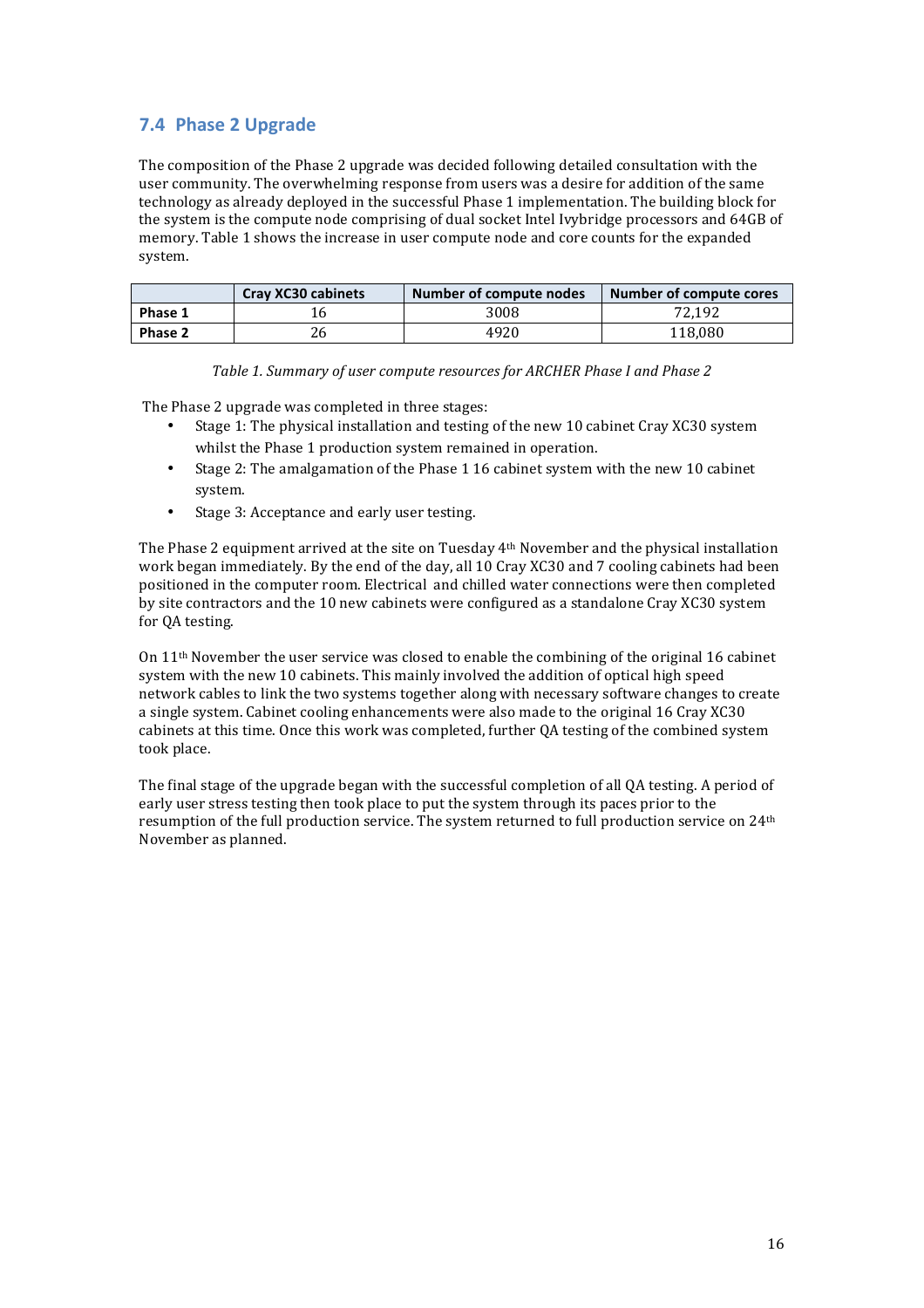# **8. Cray Centre of Excellence (CoE)**

# **8.1 CoE Project Highlights**

### **Python in HPC**

Python is increasingly being used within HPC and following user consultations two major issues were highlighted:

- People are using additional Python packages beyond what is shipped with the standard Python distributions which come with Linux
- The startup time associated with Python applications can be high, especially for applications which are run at scale. This is not a Cray-specific issue, but rather a generic Python issue when Python is used in large scaling applications.

To help address these issues, the CoE has instigated a project to investigate a variety of approaches for resolving these issues, and assess them on a number of criteria (portability, cost, ease of use, performance). The CoE is working closely with EPCC as the Service Provider and CSE Provider in this project. A new project on ARCHER has been created  $(d61)$  and within this project evaluations have already started on a number of technologies. As an example the DLFM tool, which is developed as an internal Cray project and which aims to help with the scalability issue associated with Python applications was evaluated on ARCHER. The DLFM developers ported and tested the DLFM package on the ARCHER system with a workload mimicking that used by some key ARCHER applications that utilise Python. Very successful results have been obtained with Python benchmarks and user applications including GPAW. Based on this information, DLFM has been configured and built on ARCHER by Cray, and is now maintained as a user module by the CSE team.

In addition the Cray CoE for ARCHER has made contact with the developers at Continuum Analytics (http://continuum.io/) who develop the Anaconda package which aims to simplify the packaging and distribution of Python and associated modules. The Anaconda developers have been provided an account on ARCHER, under d61, and did some initial porting and testing work. The CoE took over this porting effort and created an initial port of the Anaconda package, which was then passed onto the CSE team for proper installation in module format on the system. It is felt that the addition of these two packages will provide a significant benefit to the ARCHER Python user community.

### **Power Monitoring**

As part of the CRESTA project a paper was prepared by the ARCHER CoE in conjunction with Cray R&D and users from TUD on power monitoring on Cray XC30 systems, and presented at CUG2014 in Lugano. The paper was very well received and was a runner-up for best paper award at the conference (https://cug.org/CUG2014). The lessons learned from preparing this material are now being used in CoE discussions with the CSE and SP teams about how best to undertake power monitoring on the ARCHER system, what could be shown to users, and how to present the results.

Following on from the very successful power monitoring research a user-level library, called pmlib, has been produced. The pmlib library allows for easier user-level access to power monitoring counters that can be called directly from an application. This library will soon be available to users on an open source, limited support basis as a public download.

### **UM**

The ARCHER CoE has worked with the UM users in group n02 to assist with proper job setups and decompositions for running on the ARCHER system. Many of their users were running jobs in exactly the same way as they were run on HECToR; however, with some simple changes to the way they launch their jobs, they will achieve much better performance. The CoE team visited the NCAS users in February to work with them on this issue, which was resolved.

Work continues with the n02 users to address slowdown seen in some UM jobs which appears to be IO related. The CoE has worked closely with the n02 users and the SP and CSE teams to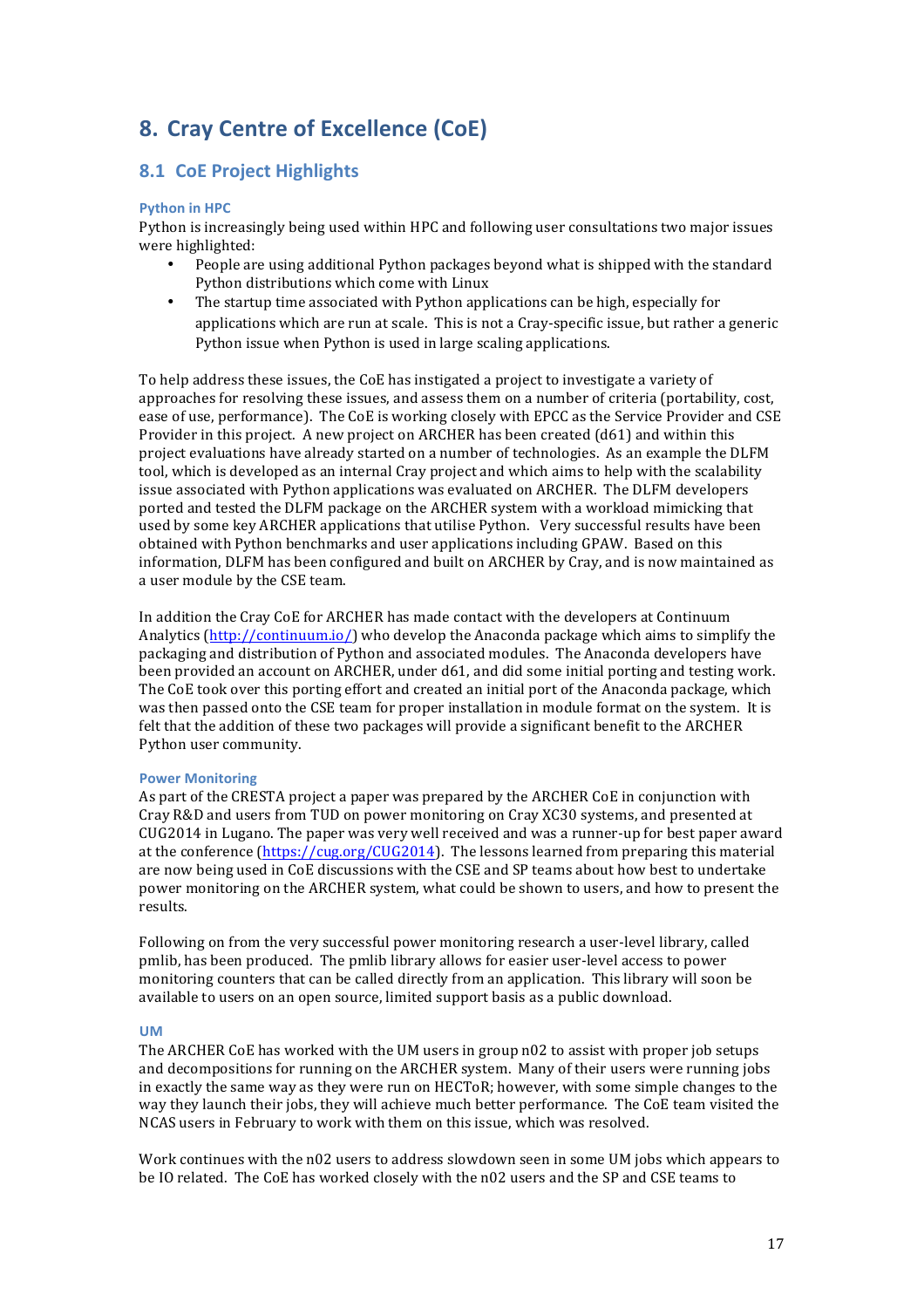identify where this slowdown is coming from and provide the users with workarounds for this issue. This work is ongoing in two directions. Firstly the CoE has been providing advice to the n02 users about use of the UM IO server logging, which would provide more information about the IO performance when they hit a slow period. Secondly, the Cray systems staff are working on implementing some server side IO logging which will help identify how the filesystem is being used by the various applications on the system. It is thought these two approaches will provide good information to help diagnose any further slowdowns.

#### **Use of Hadoop in HPC**

Some users and EPCC have expressed an interest in running Hadoop/Big Data workloads on ARCHER. The CoE worked together with people at EPCC to understand more about the nature of these Hadoop workloads, and possible avenues for running this on ARCHER.

Access to an in-house Cray system with the Cray Hadoop framework installed was also provided to EPCC and was used as part of a University of Edinburgh MSc project exploring big data workloads on traditional HPC architectures.

#### **CASTEP**

The ARCHER CoE has worked with the CASTEP developers to ensure that the latest versions of CASTEP work well with CCE. When the project started earlier this year, about 20% of the CASTEP regression suite passed with CCE. In the latest release ( $ccc/8.3.0$ ) nearly all tests now pass, and use of the Cray Compiler has become a real option for this user community, which gives them added flexibility in how they build and run their workload.

In addition the CoE has worked with the CASTEP developers to obtain the most recent versions (pre-release) of CASTEP to ensure the continued success of using CASTEP with the Cray tools.

### **8.2 Training and User Visits**

The CoE have been involved in many training activities over the course of the year, both in terms of running CoE workshops for users and engaging in workshops ran by the CSE team. Initial Cray XC30 training material was also provided to the CSE team as a basis for producing some of the CSE training material. Presentations were also given to the ARCHER Technical Forum. International engagement came through presentations and tutorials at SC14 and CUG2014.

A number of visits to user groups around the country were undertaken during the year including to Reading, London and Southampton. This allowed for engagement with user groups to work on particular issues which required a closer, sustained period of working.

### **8.3 eCSE meetings**

Jason Beech-Brandt attends the ARCHER eCSE meetings and acts as an outside technical advisor for these meetings reviewing proposals that cannot be reviewed by the CSE team due to conflict of interest.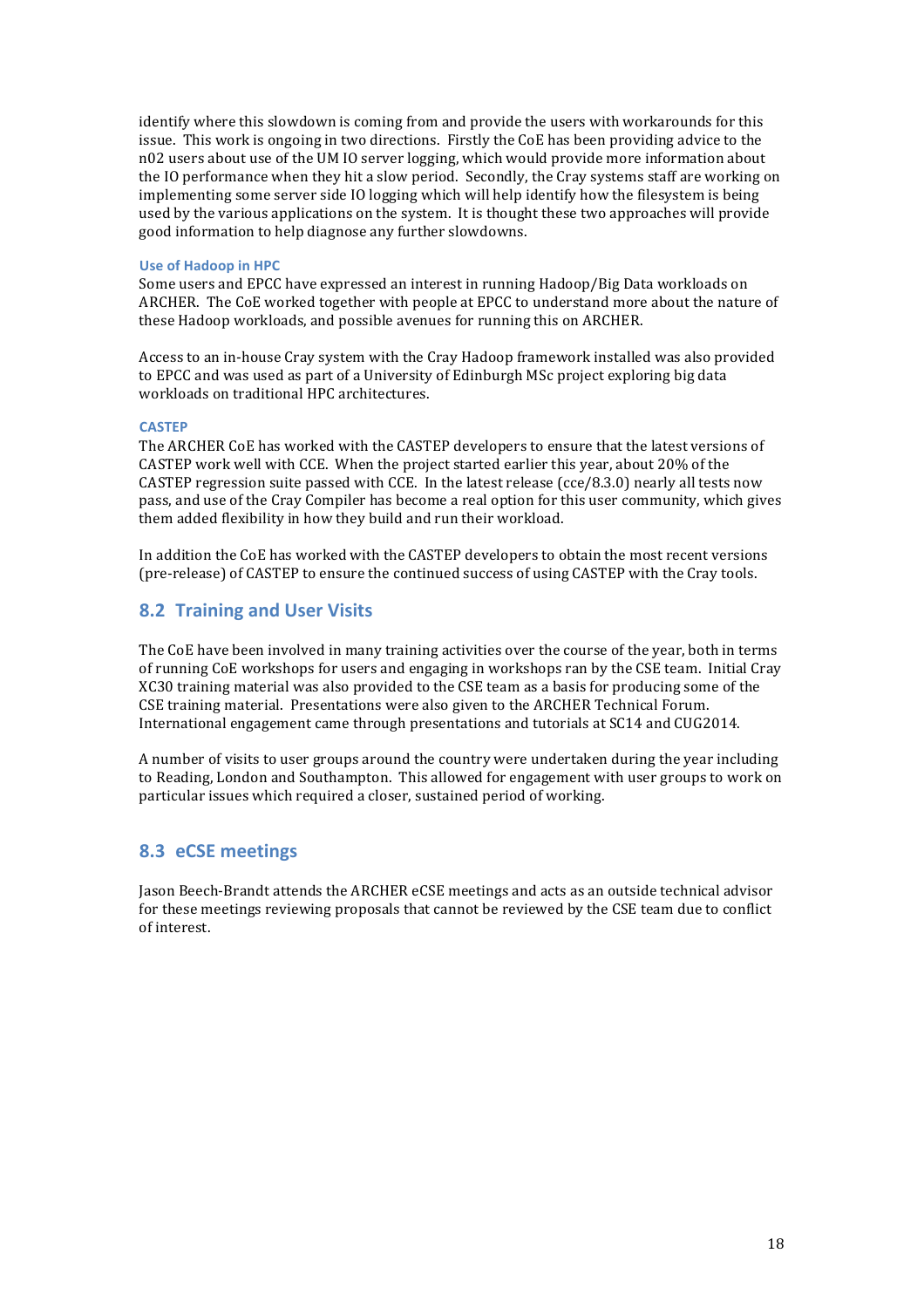# **Appendix A: ARCHER User Survey**

### **A.1 Description of the Survey**

The ARCHER User Survey was opened on 8 December 2014 and closed on 7 January 2015. 153 responses were received from ARCHER users. The survey asked for ratings (on a scale of 1 to 5) with the following questions:

- 1. Please rate your overall experience of the ARCHER Service (required) [Very Unsatisfied  $(1)$  – Very Satisfied  $(5)$ ]
- 2. Has the ARCHER hardware configuration met the requirements of your research? (required) [Not met any requirements  $(1)$  – Exceeded requirements  $(5)$ ]
- 3. Has the software on ARCHER met the requirements of your research? (required) [Not met any requirements  $(1)$  – Exceeded requirements  $(5)$ ]
- 4. If you have used the ARCHER helpdesk, please rate your experience [Very Unsatisfied (1) – Very Satisfied (5)]
- 5. If you have used the ARCHER documentation, did it provide the information you required? [Did not provide the information I required  $(1)$  – Provided all the information I required and more (5)]
- 6. If you have used the ARCHER website, please rate the quality of the content and ease of navigation [Very poor  $(1)$  – Excellent  $(5)$ ]
- 7. Please rate your experience of any ARCHER Training you have used (either online or face-to-face)? [Very Unsatisfied  $(1)$  – Very Satisfied  $(5)$ ]
- 8. If you have attended any Technical Forum Webinars, did you find the session worthwhile? [A complete waste of time  $(1)$  – Extremely interesting and useful  $(5)$ ]

Only the first three questions were compulsory for all survey responders but over 92% of responders also provided feedback for at least some of the optional questions. Users were also provided with the opportunity to offer comments or suggestions under all of the above headings and provided with space for any other comments or suggestions at the end of the survey.

The survey was constructed using Google Forms and embedded directly into the ARCHER website.

# **A.2 Selected Quotes**

The following quotes reflect the tone of the majority of responders to the survey with regard to the ARCHER service:

"best machine around. I have access also to Titan and Mira, and ARCHER is by far the best" *"The staff I have interacted with via email have been top-notch. Very knowledgeable, with great communication."*

*"I* am very happy with the service they have provided, and my research would have been *severely slowed down if ARCHER had not been available."*

"ARCHER is an excellent service, thank you all very much!"

*"Our model now runs so fast on ARCHER (as compared to HECToR)* that our main problem *is* moving the output off so as not to exceed the memory allowance (I mean this as a *positive!)"*

The old argument between having accelerators or not as part of the national service was also evident:

*"Would be great if there are GPU nodes"* "Please don't go down the accelerator route until someone (anyone!) has code that actually *runs on X thousand GPUs..." "[Please provide] GPU, Xeon Phi or other acceleration."*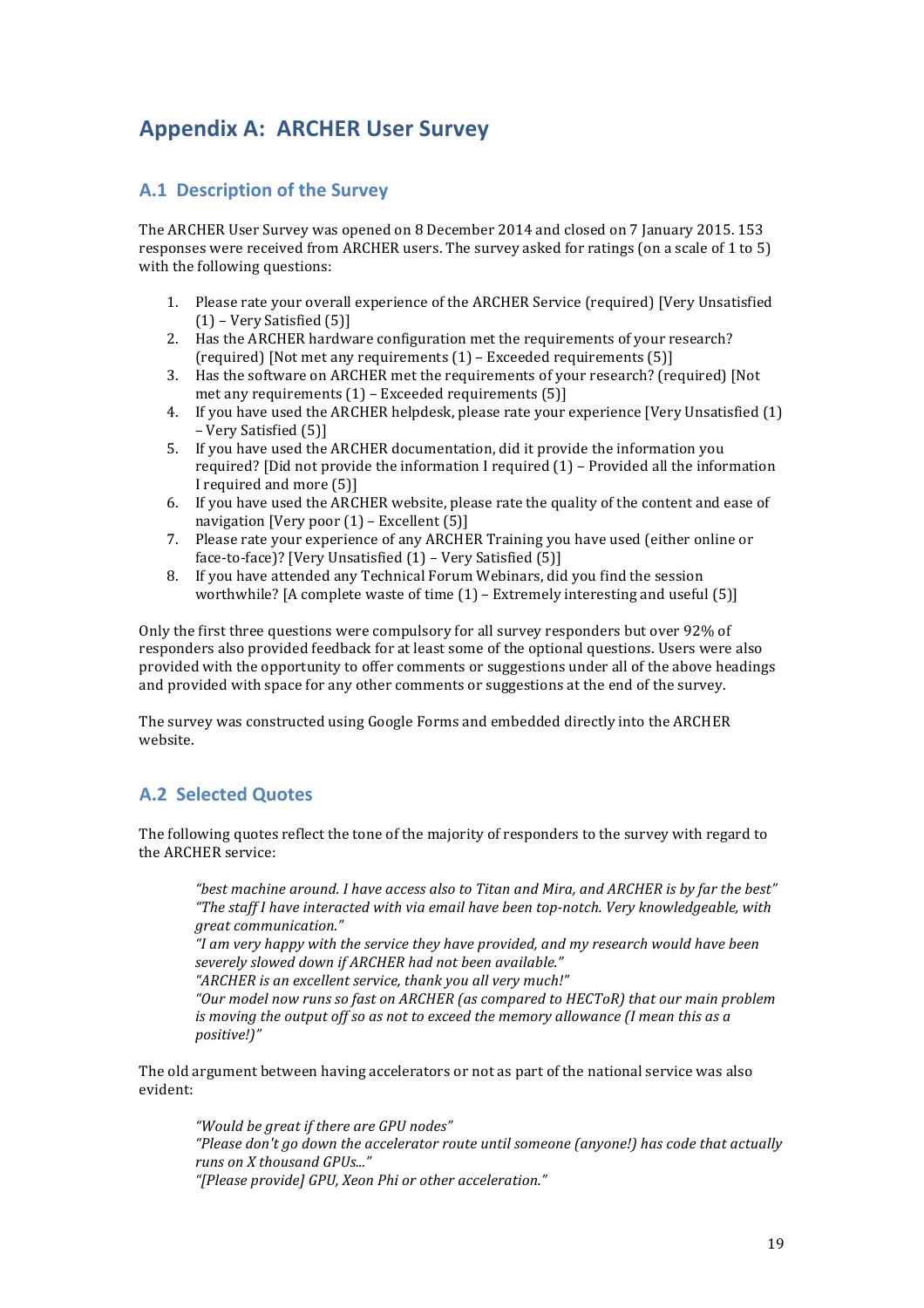*"Please stick to homogeneous hardware."*

Quotes on the helpdesk (which also reflect on the centralised CSE team) echo the extremely high ratings for this aspect in particular that are shown below:

*"Extremely good: my questions are usually very technical and the information I get back is invariably very strong."*

"I would like to emphasize the satisfactory experience of helpdesk team. Their response is always fast, efficient and trying to help as much as they can. "

"Not only very helpful but also friendly, it is a pleasure to contact you!"

"I have always had prompt, courteous responses, with quick resolutions to my reported problems/questions. They have kept me informed in cases where the solution would take *some time."*

### **A.3 Ratings**

All questions asked responders to rate their satisfaction with each particular aspect of the survey on a scale of 1 to 5 with 1 representing "Very Unsatisfied" and 5 representing "Very Satisfied". Table 1 summarises the ratings for each aspect and reveals the all aspects of the ARCHER Service are rated highly by users.

| <b>Service Aspect</b>       | <b>Total responses</b> | Mean Score (out of 5) | <b>Median Score (out of 5)</b> |
|-----------------------------|------------------------|-----------------------|--------------------------------|
| <b>Overall Satisfaction</b> | 153                    | 4.4                   | 4                              |
| <b>Hardware</b>             | 153                    | 4.1                   | 4                              |
| <b>Software</b>             | 153                    | 4.0                   | 4                              |
| Helpdesk                    | 129                    | 4.5                   |                                |
| <b>Documentation</b>        | 142                    | 4.1                   | 4                              |
| Website                     | 144                    | 4.1                   | 4                              |
| <b>Training</b>             | 81                     | 4.1                   | 4                              |
| Webinars                    | 41                     | 3.6                   | 4                              |

**Table 1: Summary of scores for different aspects of the ARCHER Service** 

As can be seen from Figure 1, the overall satisfaction with the ARCHER service is extremely high with no responders rating the service below 3 on a 1-5 scale from "Very Unsatisfied" to "Very Satisfied". The mean rating is 4.4 and the median rating is 4.



Figure 1: Distribution of scores for overall satisfaction with the ARCHER service (153 responses in **total).**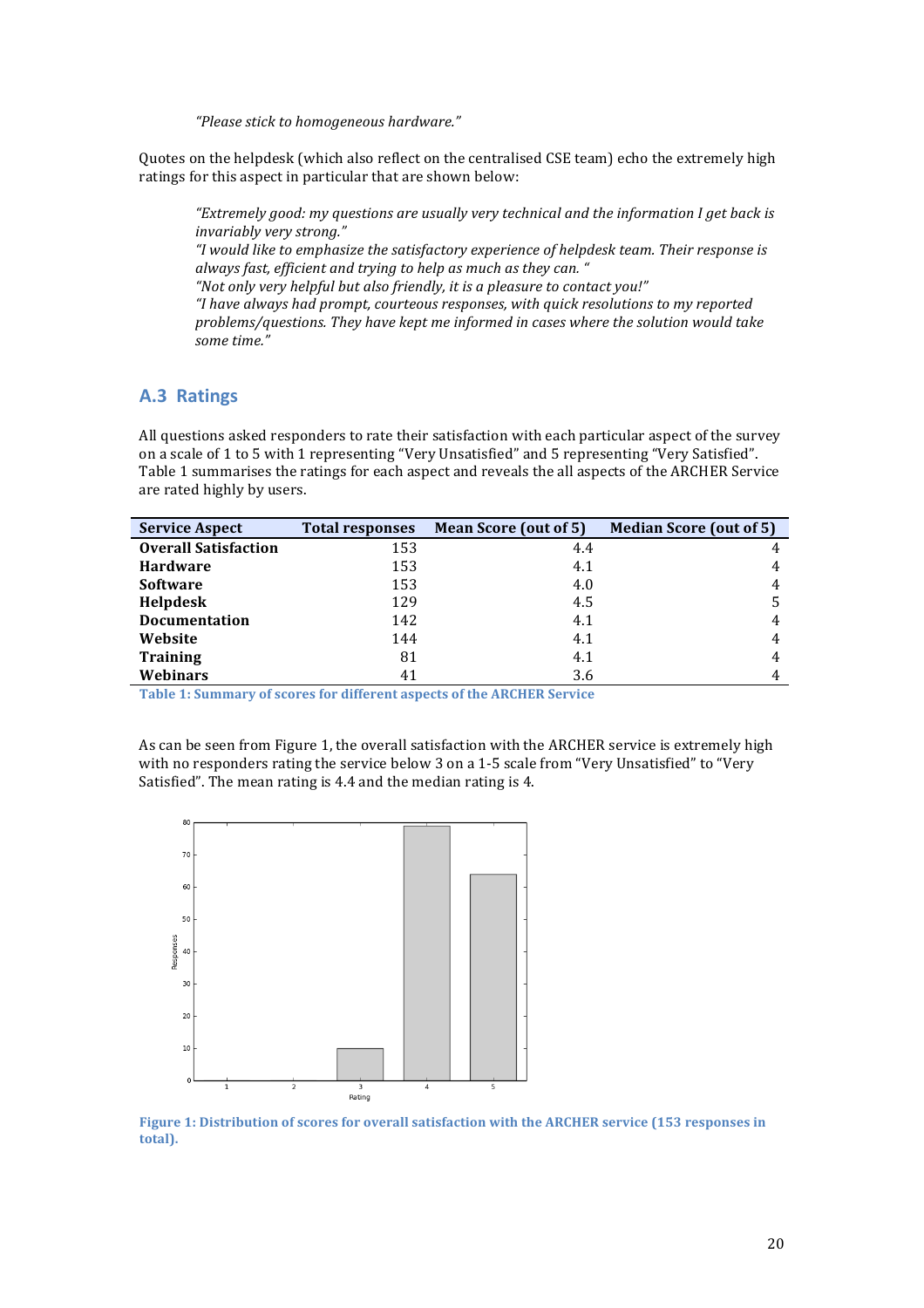Similarly, for the hardware and software (Figure 2 and Figure 3 respectively), the overall satisfaction with the service is high with only one user rating the hardware below 3 and three users rating the software below 3. The single rating of 1 ("Very Unsatisfactory") for the software on ARCHER was not accompanied by any additional comments and the responder indicated that they did not want to be contacted about their response to the survey. The mean rating for hardware is 4.1 (median is 4) and the mean rating for the software is 4.0 (median is 4).



Figure 2: Distribution of scores for satisfaction with the ARCHER hardware (153 responses in total).



Figure 3: Distribution of scores for satisfaction with the ARCHER software (153 responses in total).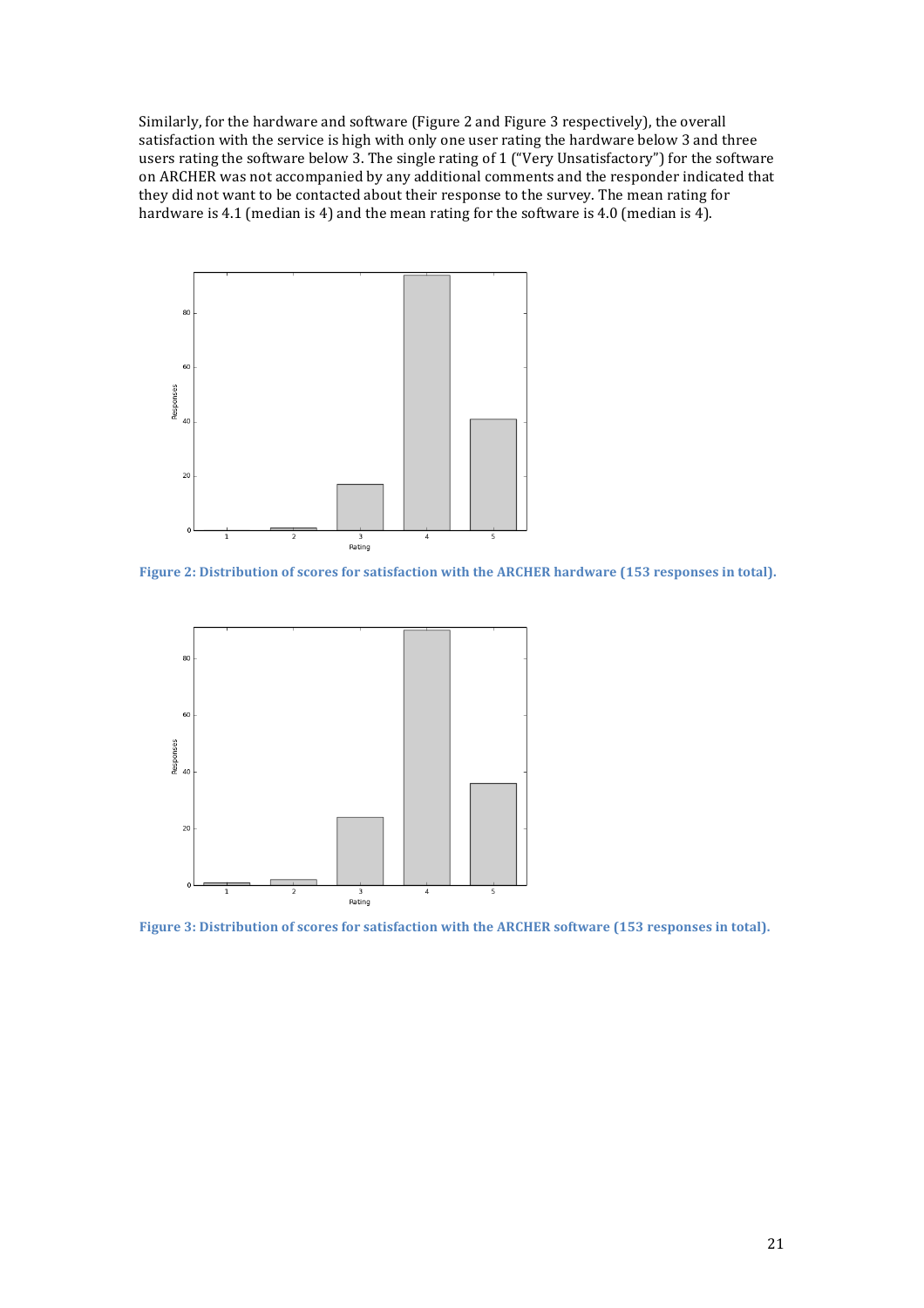The distributions of ratings for the ARCHER Helpdesk (Figure 4) show that this is the highest rated aspect of the ARCHER service out of those surveyed, with a mean rating of 4.5 (median is 5). Both of the users who left the two ratings of 2 on the helpdesk indicated that they did not wish to be contacted regarding their responses to the survey. These high ratings, in particular, are testament to the staff that work on both the frontline helpdesk and to those who answer the user queries from the Service Provision, CSE and Cray teams.



Figure 4: Distribution of scores for satisfaction with the ARCHER helpdesk (129 responses in total).

ARCHER documentation (Figure 5, mean = 4.1, median 4), website (Figure 6, mean = 4.1, median 4), and training (Figure 7, mean =  $4.1$ , median =  $4$ ) all show the same high level of satisfaction as that shown for the overall service and have high respondent rates. The results for ARCHER training are consistent with the course survey results presented in the CSE Service quarterly reports.

The Technical Forum webinars (Figure  $8$ ) have a much lower responder rate (possibly due to the fact that the technical nature of the webinars is of interest to only a subset of ARCHER users) and also shows a slightly lower satisfaction rating (mean  $= 3.6$ , median  $= 4$ ). Although this is still above 3 and only 1 user rated the webinars below a value of 3. From the comments we can see that the lower rating is due to the webinar software used (Blackboard Collaborate). The CSE Service is currently evaluating other webinar solutions to see if there is a better option available.



Figure 5: Distribution of scores for satisfaction with the ARCHER documentation (142 responses in **total).**